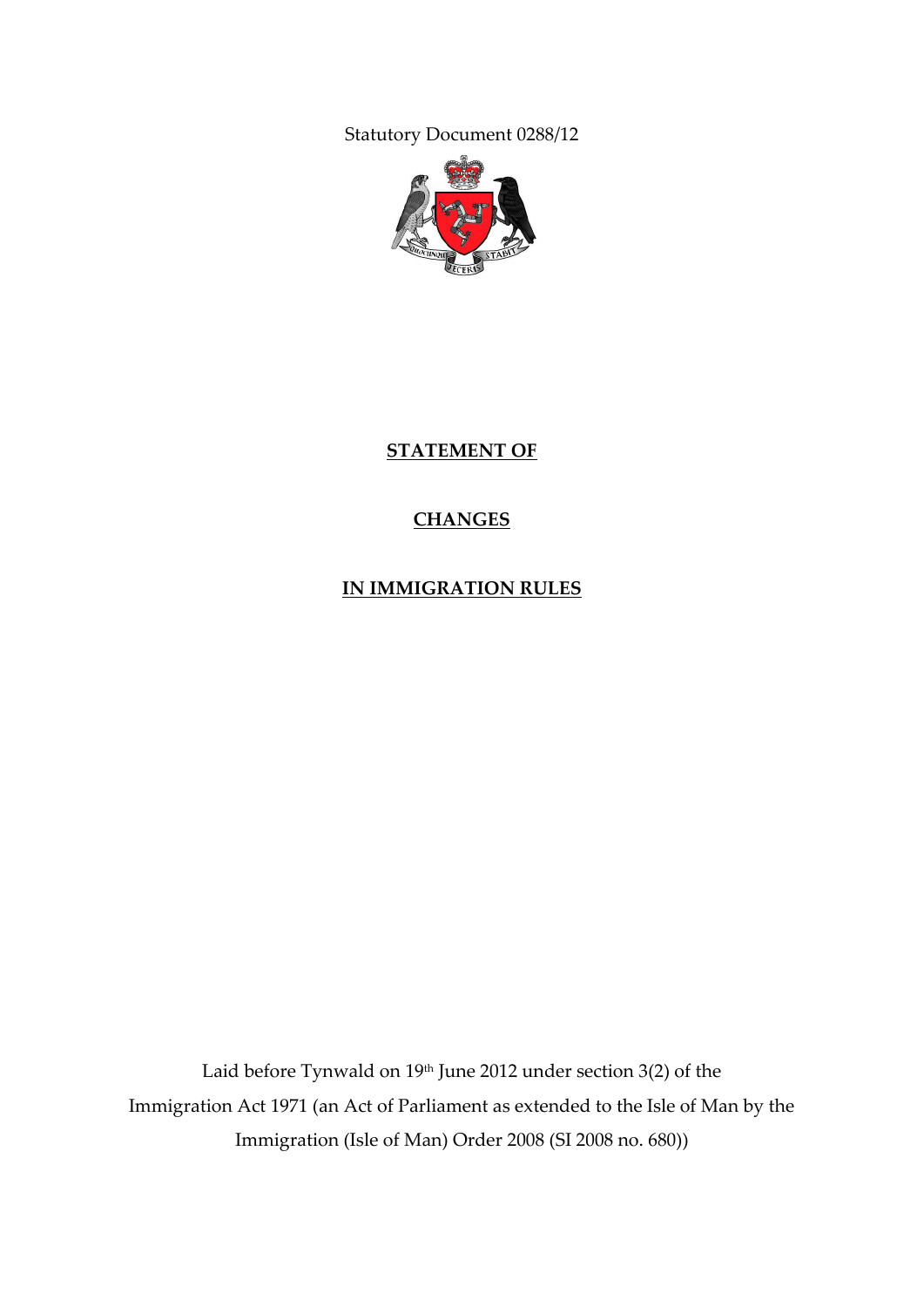### **STATEMENT OF CHANGES IN IMMIGRATION RULES**

The Council of Ministers has made the following changes to the Rules laid down by it as to the practice to be followed in the administration of the Immigration Act 1971<sup>1</sup> (of Parliament) as it has effect in the Isle of Man**<sup>2</sup>** for regulating entry into and the stay of persons in the Isle of Man and contained in the Statement laid before Tynwald on 17th May 2005<sup>3</sup>.

The changes in this Statement shall take effect on 1 st June 2012

1. Paragraph 6 is amended as follows -

(a) after the definition of "**degree level study**" insert –

"Under Part 8 of these Rules, "**post-graduate level study**" means a course at level 7 or above of the revised National Qualifications Framework or Qualifications and Credit framework, or level 11 or above of the Scottish Credit and Qualifications framework, which leads to a recognised United Kingdom postgraduate degree at Master's level or above, or an equivalent qualification at the same level."

(b) after the definition of "sponsor licence" insert –

"Under Part 6A of these Rules, "Student" means a migrant who was granted leave under paragraphs 57 to 62 of these Rules."

(c) after the definition of a "Tier 5 (Youth Mobility) Temporary Migrant" insert –

**"Deemed sponsorship status"** means that the country or territory is not required to issue its nationals or passport holders with a Certificate of Sponsorship in order to enable a successful application to become a Tier 5 (Youth Mobility) Temporary Migrant and is held by a country or territory listed as such at Appendix G of these Rules."

(d) after the definition of "Work Permit Holder" insert –

Under Part 6A of these Rules, **"Highly Trusted Sponsor"** means a sponsor which is recorded as being "Highly Trusted" on the register of licensed sponsors maintained by the United Kingdom Border Agency.

 $\frac{1}{1}$  1971 c. 77

 $2^{2}$  See the Immigration (Isle of Man) Order 2008 (S.I. 2008 No 680)

<sup>3</sup> S.D. 62/05 amended by S.D.692/05, S.D. 442/06, S.D. 547/06, S.D. 781/06, S.D. 871/06, S.D. 124/07, S.D. 303/07, S.D. 534/07, S.D. 02/08, S.D. 500/08, GC 32/09, GC 35/09, GC 14/10, GC 26/10, GC 02/11, SD 518/11 and SD 40/12.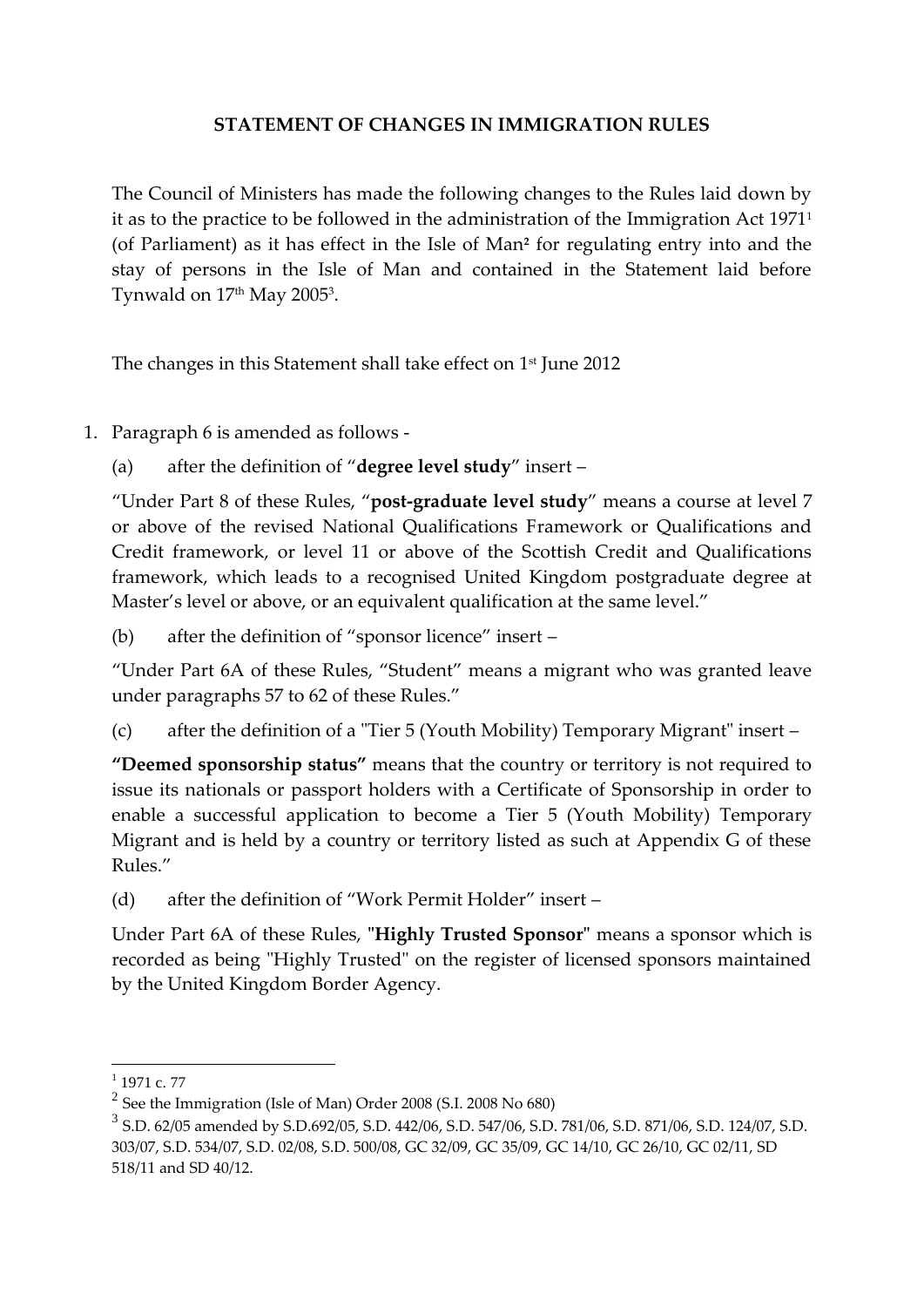(e) for the definition of "**a UK recognised body"** substitute –

"A "**UK recognised body**" is an institution that has been granted degree awarding powers by a Royal Charter, an Act of Parliament or the Privy Council. For the purposes of these Rules the Isle of Man Immigration Office will consider the United Kingdom Foundation Programme Office and the Yorkshire and Humber Strategic Health Authority as equivalent to UK recognised bodies."

(f) after the definition of "Overstayed" or "Overstaying" insert –

"In paragraph  $320(22)$  and  $322(12)$  of these Rules:

# (a) "relevant NHS body" means

- (i) in relation to England-
	- (a) a National Health Service Trust established under section 25 of the National Health Service Act 2006 (of Parliament);
	- (b) a NHS foundation trust. (which shall be construed in accordance with Part 1 of the Health and Social Care (Community Health and Standards) Act 2003 (of Parliament)<sup>4</sup>,
- (ii) in relation to Wales-
	- (a) a Local Health Board established under section 11 of the National Health Service (Wales) Act 2006 (of Parliament)
	- (b) a National Health Service Trust established under section 18 of that Act,

(c) a Special Health Authority established under section 22 that Act .

- (iii) in relation to Scotland-
	- (a) a Health Board or Special Health Board established under section 2 of the National Health Service (Scotland) Act 1978 (of Parliament),
	- (b) the Common Services Agency for the Scottish Health Service established under section 10 of that Act,
	- (c) Healthcare Improvement Scotland established under section 10A of that Act.
- (iv) in relation to Northern Ireland-
	- (a) the Regional Health and Social Care Board established under the Health and Social Care (Reform) Act (Northern Ireland) 2009,

1

<sup>4</sup> 2003 c.43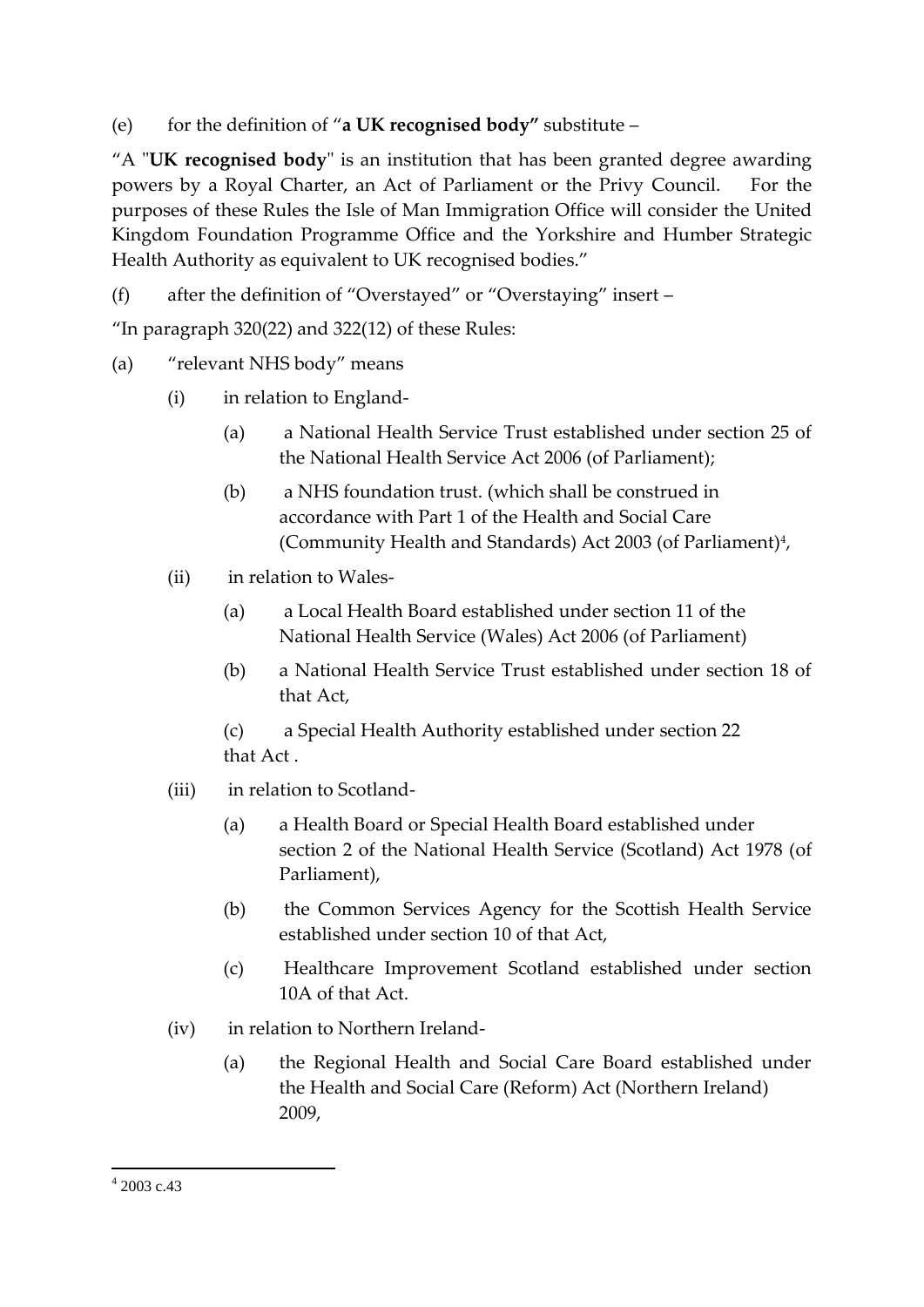- (b) a Health and Social Care trust established under the Health and Personal Social Services (Northern Ireland) Order 1991 and renamed under the Health and Social Care (Reform) Act (Northern Ireland) 2009 (of the Northern Ireland Assembly)
- (v) in relation to the Isle of Man, the Isle of Man Department of Health established under the Government Departments Act 1987 (of Tynwald)<sup>5</sup>.

"relevant NHS regulations" means

(i) in the case of England, the National Health Service (Charges to Overseas Visitors) Regulations<sup>6</sup>;

(ii) in the case of Wales, the National Health Service (Charges to Overseas Visitors) (Amendment) (Wales) Regulations 2004<sup>7</sup> ;

(iii) in the case of Scotland, the National Health Service (Charges to Overseas Visitors) (Scotland) Regulations 1989<sup>s</sup> (as amended)<sup>9</sup>;

(iv) in the case of Northern Ireland, the Provision of Health Services to Persons not Ordinarily Resident Regulations 2005<sup>10</sup> (as amended)<sup>11</sup>; or

(v) in the case of the Isle of Man, the National Health Service (Overseas Visitors) Regulations 2011<sup>12</sup>.".

- 2. In paragraph 33C(a) for "Her Majesty's Inspectorate of Education" substitute "Education Scotland"
- 3. In paragraph 134 -

(a) Renumber existing sub-paragraphs (v) and (vi) as (vi) and (vii).respectively, and

(b) After sub-paragraph (iv) (but before renumbered sub-paragraph (vi)) insert –

<u>.</u>

- 8 S.I. 1989/364
- <sup>9</sup> See S.I. 1992/411, S.I. 1994/1770, S.S.I. 2004/369, S.S.I. 2005/445, S.S.I. 2006/141, S.S.I. 2008/290 and, S.S.I. 2011/25  $10$  S.R. 2005/551
- $11$  S.R. 2008/377
- $12$  SD 44/11

<sup>5</sup> 1978 c.29

 $5$  S.I. 1991/194 (N.I. 1)

 $52009$  c.1 5 1987 c.13

<sup>6</sup> S.I. 2011/1556

<sup>7</sup> S.I. 2004/1433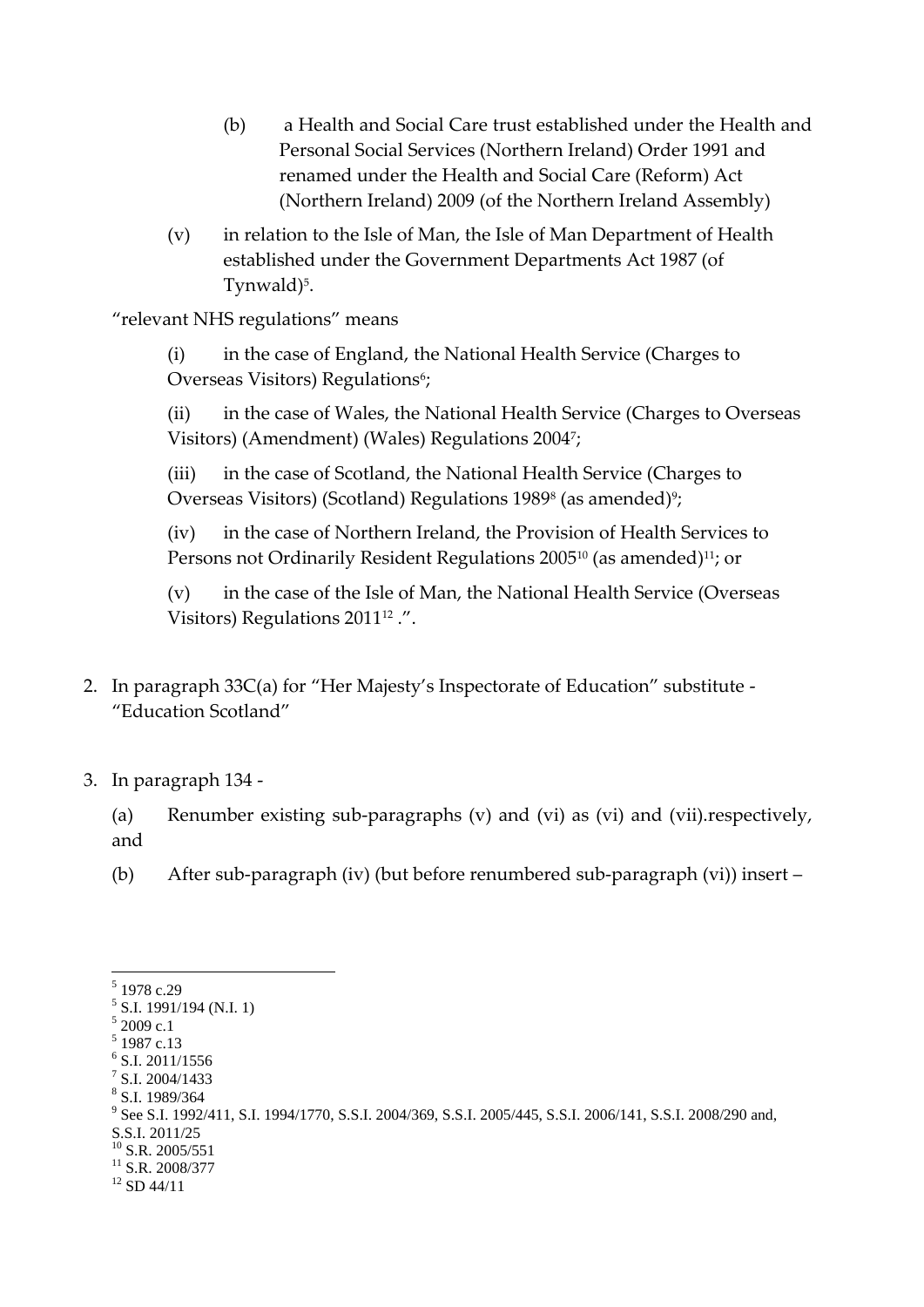$''(v)$  the applicant provides the specified documents as set out in the application form for settlement and accompanying guidance to evidence the employer's certification in sub-paragraph (iv); and".

- 4. In paragraph  $245A(a)$ 
	- (a) after "the Lieutenant Governor in" insert "either"; and
	- (b) after "the Points-based System Policy Guidance" insert ", or for applications for settlement the application form and accompanying guidance,".
- 5. For paragraph 245 CD substitute –

## **245CD. Requirements for indefinite leave to remain**

To qualify for indefinite leave to remain, a Tier 1 (General) Migrant must meet the requirements listed below. If the applicant meets these requirements, indefinite leave to remain will be granted. If the applicant does not meet these requirements, the application will be refused.

### **Requirements-**

(a) The applicant must not have one or more unspent convictions.

(b) The applicant must not fall for refusal under the general grounds for refusal, and must not be an illegal entrant.

(c) The applicant must have spent a continuous period of 5 years lawfully in the Isle of Man, of which the most recent period must have been spent with leave as a Tier 1 (General) Migrant, in any combination of the following categories:

- (i) as a Tier 1 (General) Migrant,
- (ii) as a Highly skilled Migrant,
- (iii) as a Work Permit Holder,
- (iv) [Not used],
- (v) [Not used],
- (vi) as a Writer, Composer or Artist,

(vii) as a Tier 2 (General) Migrant, a Tier 2 (Minister of Religion) Migrant or a Tier 2 (Sportsperson) Migrant, or

(viii) as a Tier 2 (Intra-Company Transfer) Migrant, provided the continuous period of 5 years spent lawfully in the Isle of Man includes a period of leave as a Tier 2 (Intra-Company Transfer) Migrant granted under the Rules in place before 26 July 2010.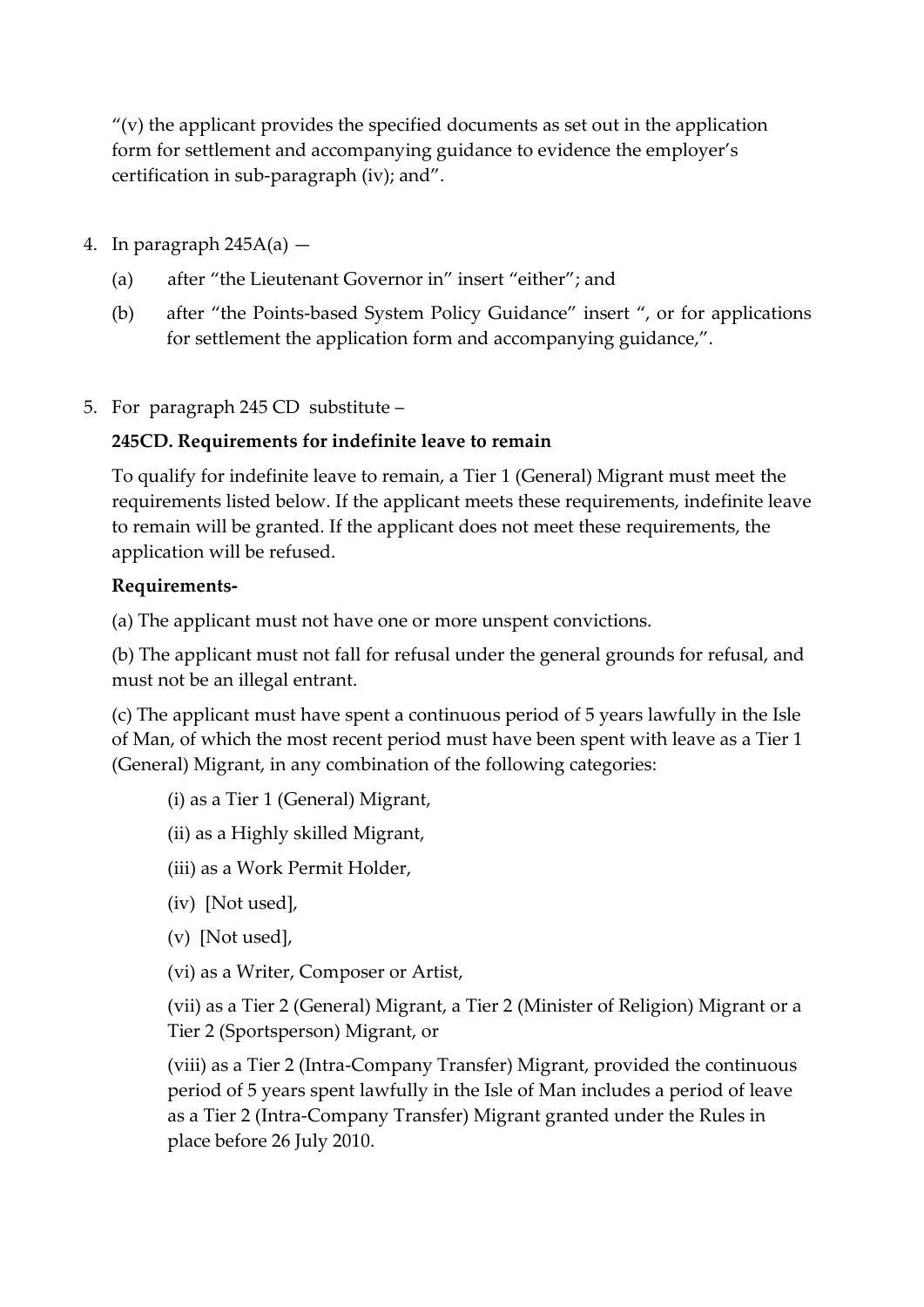(d) if the applicant has or has had leave as a Highly Skilled Migrant, a Writer, Composer or Artist or as a Tier 1 (General) Migrant under the rules in place before 26 July 2010, and has not been granted leave in any categories other than these under the rules in place since 26 July 2010, the applicant must have 75 points under paragraphs 7 to 34 of Appendix A.

- (e) [Not used].
- (f) [Not used].

(g) In all other cases than those referred to in (d) above, the applicant must have 80 points under paragraphs 7 to 34 of Appendix A.

(h) The applicant must have sufficient knowledge of the English language and sufficient knowledge about life in the United Kingdom and Islands, in accordance with paragraph 33BA, unless the applicant is under the age of 18 or aged 65 or over at the time the application is made.".

6. For paragraph 245GE(f) substitute –

"(f) The cases referred to in sub-paragraph (e) are those where:

(i) the applicant is applying for leave to remain as a Tier 2 (Intra-Company Transfer) Migrant in the Long Term Staff sub-category, and

(ii) the applicant previously had leave as a Tier 2 (Intra-Company Transfer) Migrant under the rules in place before 1 March 2012; and

(iii) the applicant has not been granted entry clearance in this or any other route since the grant of leave referred to in (ii) above; and

(iv) paragraphs (c) to (d) do not apply.".

- 7. In paragraph 245GF
	- (a) in sub-paragraph (d) for "(b)" substitute " $(c)$ ";
	- (b) in sub-paragraph (e)(ii) omit "his employer certifies that";
	- (c) renumber sub-paragraph (f) as sub-paragraph (g); and
	- (d) after sub-paragraph (e) (but before renumbered sub-paragraph (g)) insert
		- $''(f)$  The applicant must provide the specified documents, as set out in the application form for settlement and accompanying guidance, to evidence the sponsor's certification in sub-paragraph (e)(ii).".
- 8. In paragraph 245HF
	- (a) renumber existing sub-paragraph (e) as sub-paragraph (f); and
	- (b) after sub-paragraph (d) (but before renumbered sub-paragraph (f)) insert —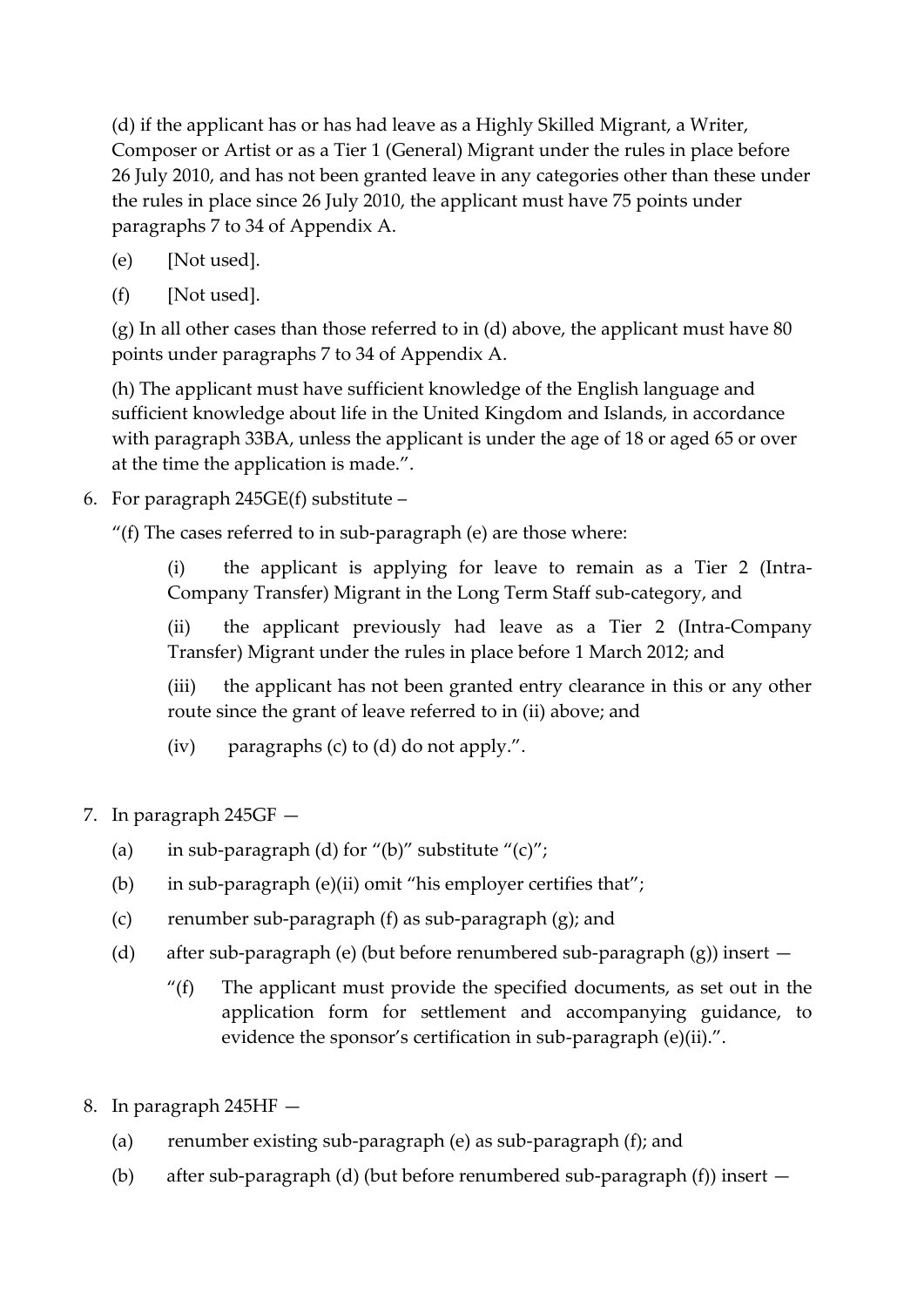- $"$ (e) The applicant must provide the specified documents, as set out in the application form for settlement and accompanying guidance, to evidence the sponsor's certification in sub-paragraph (d)(ii)".
- 9. In paragraph  $245GF(d)$  for "(b)" substitute "(c)".
- 10. In paragraph "245ZI after "participating countries" insert "and territories".
- 11. In paragraph 245ZJ for "they do not" substitute "a migrant does not".
- 12. In paragraph 245ZK
	- (a) after "if a citizen of a country" insert "or the rightful holder of a passport issued by a territory";
	- (b) after "for citizens of that country" insert "or rightful holders of passports issued by that territory";
	- (c) in sub-paragraph (b)(i) after "citizen of a country" insert "or rightful holder of a passport issued by a territory";
	- (d) renumber sub-paragraphs (c), (d), (e) and (f) as sub-paragraphs (d), (e), (f) and (g) respectively;
	- (e) after sub-paragraph (b) (but before renumbered sub-paragraph (d)) insert
		- $\degree$  (c) The applicant must be sponsored by his country of citizenship or the territory of which he is a rightful passport holder as follows —
			- $(i)$  if the applicant is a citizen of a country or the rightful holder of a passport issued by a territory that does not have deemed sponsorship status, the applicant must hold a valid Certificate of Sponsorship issued by that country or territory and must use that Certificate of Sponsorship in support of an application lodged in the country or territory of issue; or
			- (ii) if the applicant is a citizen of a country or the rightful holder of a passport issued by a territory that has deemed sponsorship status, his valid passport issued by the country or territory holding such status will stand as evidence of sponsorship and the application for leave may be made at any post worldwide; and"; and
	- (f) in sub-paragraphs (a) and (b)(ii) and renumbered sub-paragraphs (d), (e) and (f) for "." substitute "; and".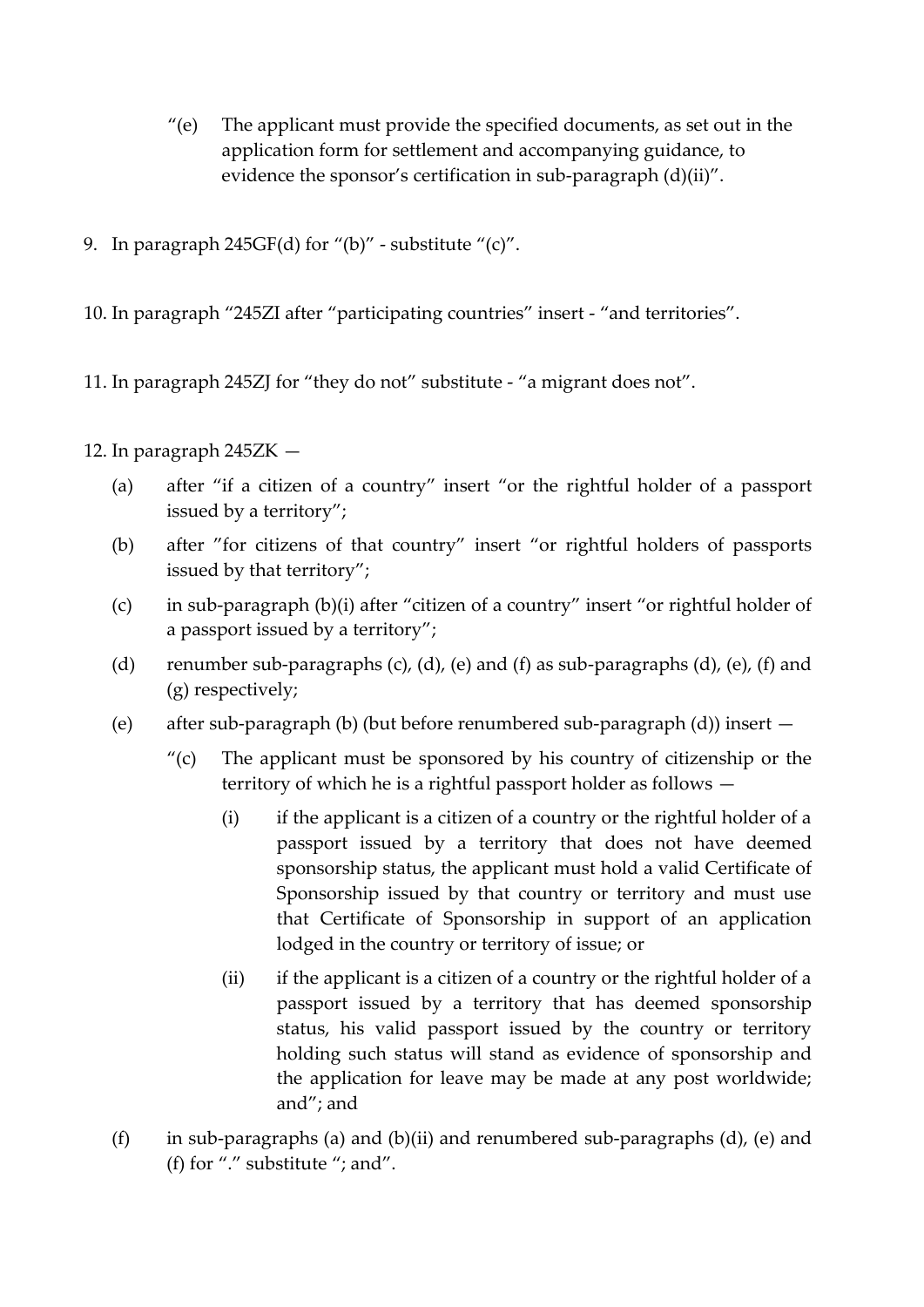- 13. In paragraph 245ZV
	- (a) in sub-paragraph (d) after "undertake" insert "a course starting on or before 1 st June 2012 which is";
	- (b) after sub-paragraph (d) insert
		- "(da) If the applicant wishes to undertake a course starting on or after  $1<sup>st</sup>$ June 2012 which is —
			- (i) undergraduate or postgraduate studies leading to a Doctorate or Masters degree by research in one of the disciplines listed in paragraph 1 of Appendix 6 to these Rules, or
			- (ii) undergraduate or postgraduate studies leading to a taught Masters degree or other postgraduate qualification in one of the disciplines listed in paragraph 2 of Appendix 6 to these Rules, or
			- (iii) a period of study or research in excess of 6 months in one of the disciplines listed in paragraphs 1 or 2 of Appendix 6 to these Rules at an institution of higher education where this forms part of an overseas postgraduate qualification,

the applicant must hold a valid Academic Technology Approval Scheme clearance certificate from the Counter-Proliferation Department of the United Kingdom Foreign and Commonwealth Office which relates to the course, or area of research, that the applicant will be taking and at the institution at which the applicant wishes to undertake it and must provide the specified documents to show that these requirements have been met."; and

- 14. For paragraphs  $245ZW(c)(iii)(1)$ , (2) and (3) substitute
	- "(1) employment during term time of no more than 20 hours per week and employment (of any duration) during vacations, where the student is following a course of degree level study and is:

(a) sponsored by a sponsor that is a UK recognised body or a body in receipt of public funding, as a higher education institution, from the Department for Education and Children

(2) employment during term time of no more than 10 hours per week and employment (of any duration) during vacations, where the student is following a course of below degree level study and is sponsored by a sponsor that is a UK recognised body or a body in receipt of public funding, as a higher education institution, from the Department for Education and Children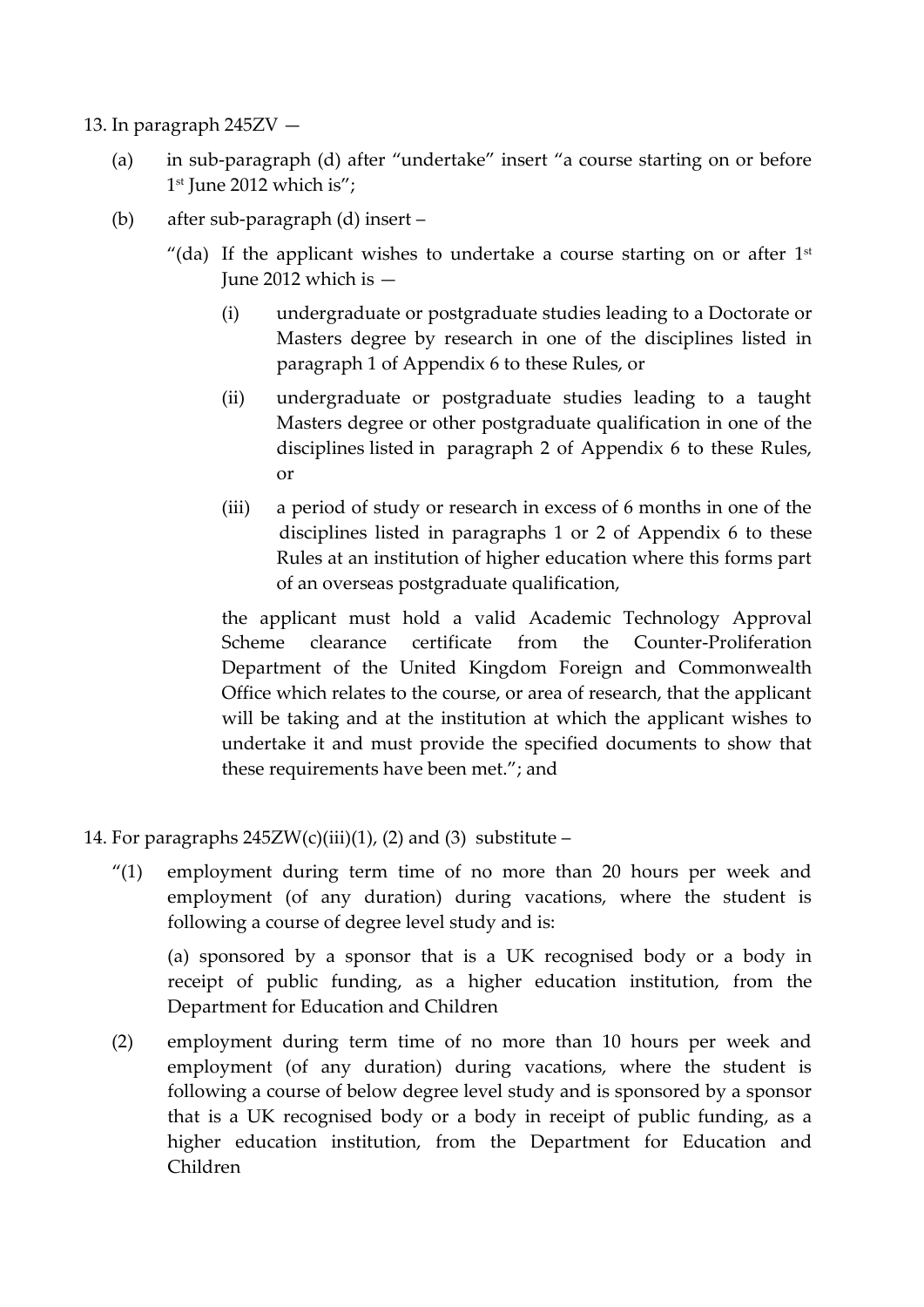(3) employment during term time of no more than 10 hours per week and employment (of any duration) during vacations, where the student is following a course of study at any academic level and is sponsored by a sponsor that is a further education college funded by the Department for Education and Children.".

15. In paragraph 245ZX —

- (a) in sub-paragraph (e) after "undertake" insert "a course starting on or before 1 st June 2012 which is";
- (b) for sub-paragraph (e) substitute  $-$ 
	- $"$ (e) if the applicant wishes to undertake a course starting on or after 1<sup>st</sup> June 2012 which is –
		- (i) undergraduate or postgraduate studies leading to a Doctorate or Masters degree by research in one of the disciplines listed in paragraph 1 of Appendix 6 to these Rules, or
		- (ii) undergraduate or postgraduate studies leading to a taught Masters degree or other postgraduate qualification in one of the disciplines listed in paragraph 2 of Appendix 6 to these Rules, or
		- (iii) a period of study or research in excess of 6 months in one of the disciplines listed in paragraphs 1 or 2 of Appendix 6 to these Rules at an institution of higher education where this forms part of an overseas postgraduate qualification,

the applicant must hold a valid Academic Technology Approval Scheme clearance certificate from the Counter-Proliferation Department of the British Foreign and Commonwealth Office which relates to the course, or area of research, that the applicant will be taking and at the institution at which the applicant wishes to undertake it and must provide the specified documents to show that these requirements have been met."; and

16. For paragraphs  $245ZY(c)(iii)(1)$ , (2) and (3) substitute –

"(1) employment during term time of no more than 20 hours per week and employment (of any duration) during vacations, where the student is following a course of degree level study and is :

> (a) sponsored by a sponsor that is a UK recognised body or a body in receipt of public funding as a higher education institution from the Department for Education and Children; or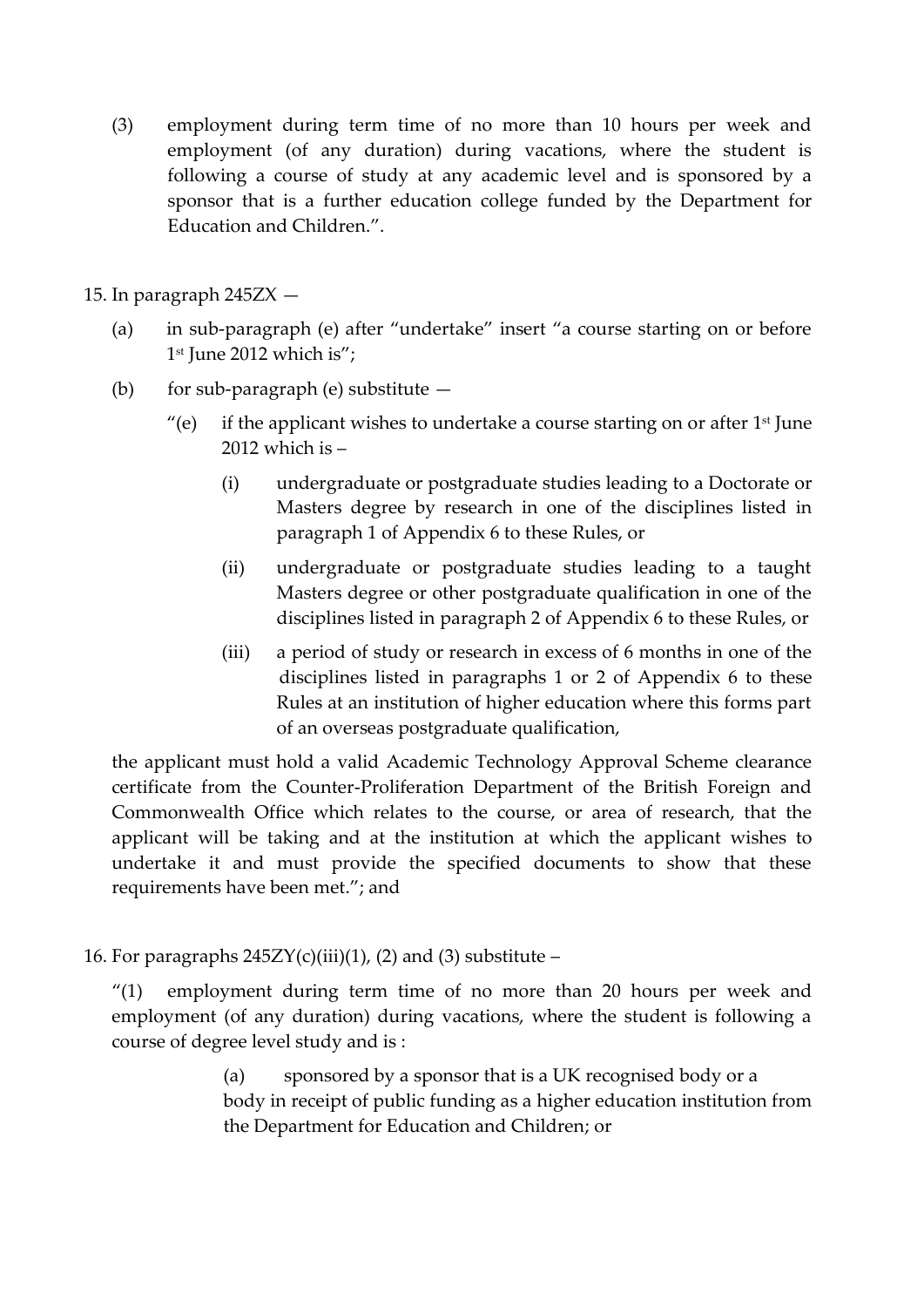(2) employment during term time of no more than 10 hours per week and employment (of any duration) during vacations, where the student is following a course of below degree level study and is sponsored by a sponsor that is a UK recognised body or a body in receipt of public funding, as a higher education institution; from the Department for Education and Children,

(3) employment during term time of no more than 10 hours per week and employment (of any duration) during vacations, where the student is following a course of study at any academic level and is sponsored by a sponsor that is a further education college funded by the Department for Education and Children;".

- 17. In paragraphs  $245ZZB(c)(v)(1)$  and  $245ZZD(c)(v)(1)$ , after "that visa letter" insert -"unless the migrant is studying at an institution which is a partner institution of the migrant's sponsor".
- 18. In paragraphs 281(i)(a)(ii)(b); 284(ix)(a)(ii); 290(vii)(a)(ii); 295A(i)(a)(ii)(b) and  $295D(xi)(a)(ii)$  omit "the Lieutenant Governor considers that".
- 19. In paragraphs 281(i)(a)(ii)(c); 284(ix)(a)(iii); 290(vii)(a)(iii); 295A(i)(a)(ii)(c) and  $295D(xi)(a)(iii)$  omit "the Lieutenant Governor considers".
- 20. In paragraphs  $281(i)(a)(iv)$ ,  $(a)(v)$  and  $(a)(vi)$ ,  $284(ix)(c)$ ,  $(ix)(d)$  and  $(ix)(e)$ ,  $290(vii)(c)$ , (d) and (e),  $295A(i)(a)(iv)$ , (a)(v) and (a)(vi) and  $295D(xi)(c)$ , (xi)(d) and (xi)(e)  $-$ 
	- (a) after "Bachelor's" insert "or Master's"; and
	- (b) after "degree" insert "or PhD".
- 21. In paragraphs  $281(i)(a)(v)(2)$ ;  $284(ix)(d)(2)$ ;  $290(vii)(d)(2)$ ;  $295A(i)(a)(v)(2)$  and  $295D(xi)(d)(2)$  for "degree" substitute "qualification".
- 22. In paragraph 284(i), for "the leave in question is limited leave to enter as a fiancé or proposed civil partner; and" substitute -

":(a) the leave in question is limited leave to enter as a fiance or proposed civil partner; or

(b) the leave in question was granted to the applicant as the spouse, civil partner, unmarried or same-sex partner of a Relevant Points Based System Migrant and that spouse or partner is the same person in relation to whom the applicant is applying for an extension of stay under this rule; and".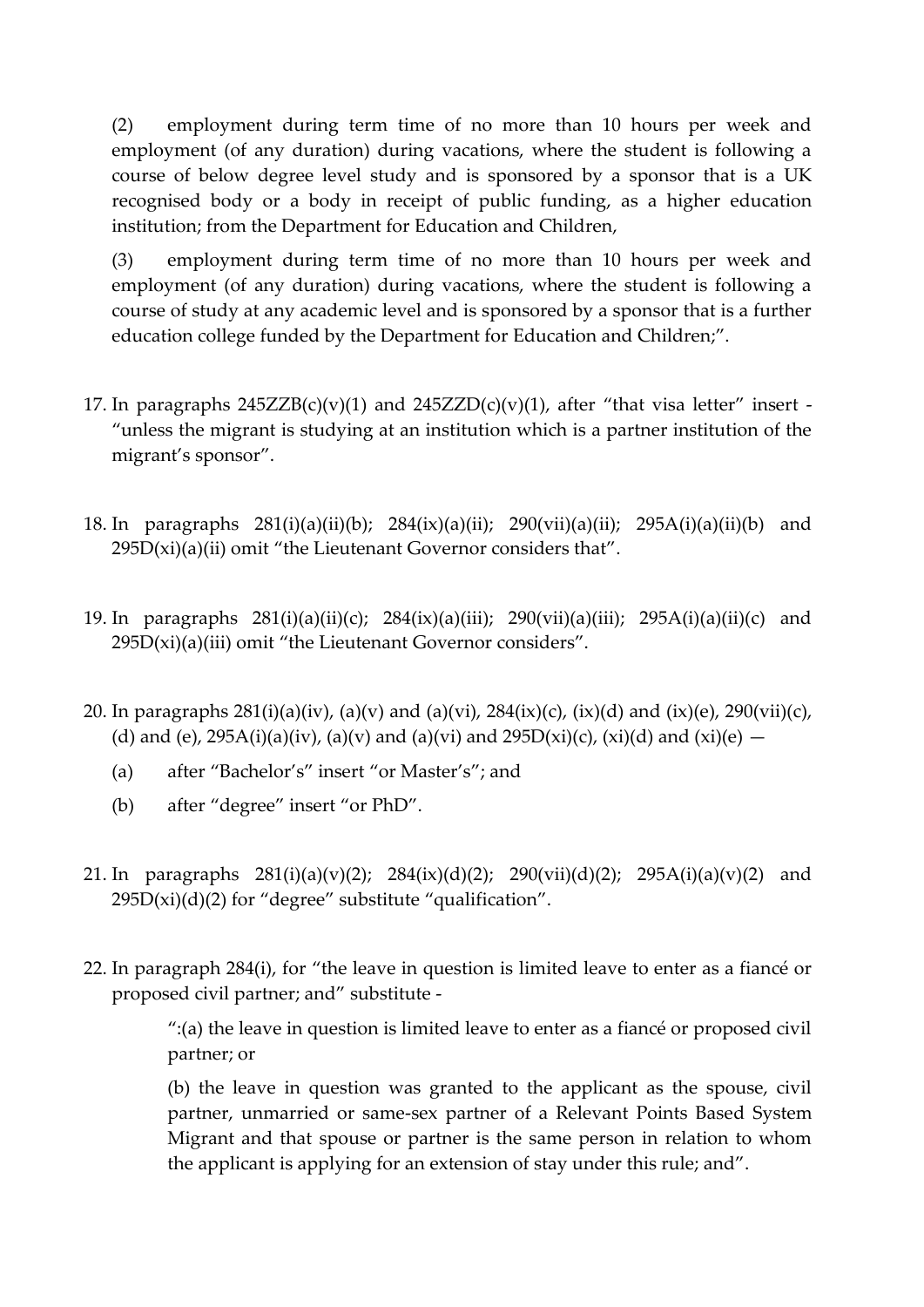- 23. In paragraph 295D
	- (a) in sub-paragraph  $(i)$ 
		- (i) after "limited leave to" insert "enter or";
		- (ii) after "Rules" insert "other than where as a result of that leave he would not have been in the Isle of Man beyond 6 months from the date on which he was admitted to the Isle of Man on this occasion in accordance with these Rules"; and
	- (b) in sub-paragraph (xi)(a)(iii) omit "the Secretary of State considers".
- 24. In paragraph 317
	- (a) in sub-paragraph (i)(a) for "mother or grandmother who is a widow" substitute "parent or grandparent who is divorced, widowed, single or separated";
	- (b) omit sub-paragraph (i)(b);
	- (c) renumber sub-paragraphs (i)(c), (i)(d) and (i)(e) as sub-paragraphs (i)(b), (i)(c) and (i)(d) respectively;
	- (d) in renumbered sub-paragraph (i)(d) omit "and mainly dependent financially on relatives settled in the Isle of Man";
	- (e) after renumbered sub-paragraph (i)(d) insert
		- $''(e)$  parents or grandparents travelling together who are both under the age of 65 if living in the most exceptional compassionate circumstances; or"; and

(f) in sub-paragraph (i)(f) omit "and mainly dependent financially on relatives settled in the Isle of Man".

25. In paragraph 319C(i) for "the Tier 4 (General) Migrant must be applying for or have entry clearance or leave to remain for a course of study that is longer than six months" substitute –

 $''(i)$  The

(1) Relevant Points Based System Migrant must be applying for a course of study of more than six months duration and must have or have last had entry clearance, leave to enter or leave to remain as a Tier 4 (General) Student or Student for a course of more than six months duration within the three months immediately preceding the date of the application; and

(2) partner must have or have last had entry clearance, leave to enter or leave to remain as the Partner of a Tier 4 (General) student or student with leave for a course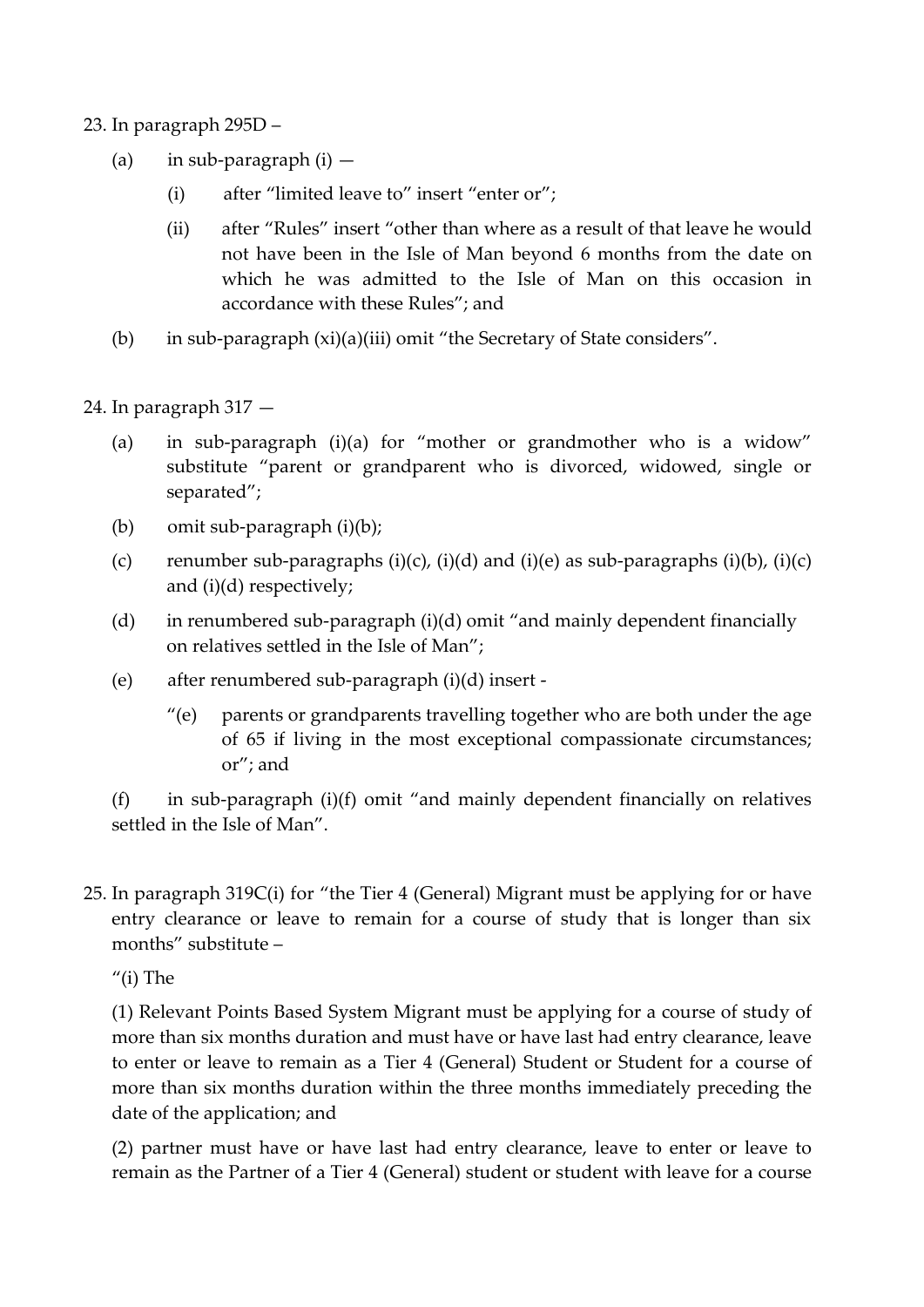of more than six months duration within the three months immediately preceding the date of the application; and

(3) Relevant Points Based System Migrant and Partner must be applying at the same time; or

(ii) Relevant Points Based System Migrant must be a Government Sponsored student who is applying for or has entry clearance or leave to remain for a course of study that is longer than six months; or

(iii) the Relevant Points Based System Migrant must be undertaking a course which is 12 months or longer in duration, and is of post-graduate level study, sponsored by a sponsor which is a UK Recognised Body or a body in receipt of funding, as a higher education institution, from the Department for Education and Children.".

26. For paragraphs 319D(b)(iv) and (v) substitute -

"(iv) if the Relevant Points Based System Migrant is a Tier 4 (General) Student and the partner meets the requirements of paragraphs  $319C(i)(i)$  and:

(1) the Relevant Points Based System Migrant is a Tier 4 (General) Student applying for leave for less than 12 months, no employment, or

(2) the Relevant Points Based System Migrant is a Tier 4 (General) Student who is following a course of below degree level study, no employment.".

27. In paragraph 319H(i), for "the Tier 4 (General) Student must be applying for or have entry clearance or leave to remain for a course of study that is longer than six months" substitute -

"(i) The

(1) Relevant Points Based System Migrant must be applying for a course of study of more than six months duration and must have or have last had entry clearance, leave to enter or leave to remain as a Tier 4 (General) Student or student for a course of more than six months duration within the three months immediately preceding the date of the application; and

(2) child must have or last have had entry clearance, leave to enter or leave to remain as the child of a Tier 4 (General) Student or student with leave for a course of more than six months duration within the three months immediately preceding the date of the application; and

(3) Relevant Points Based System Migrant and Child must be applying at the same time; or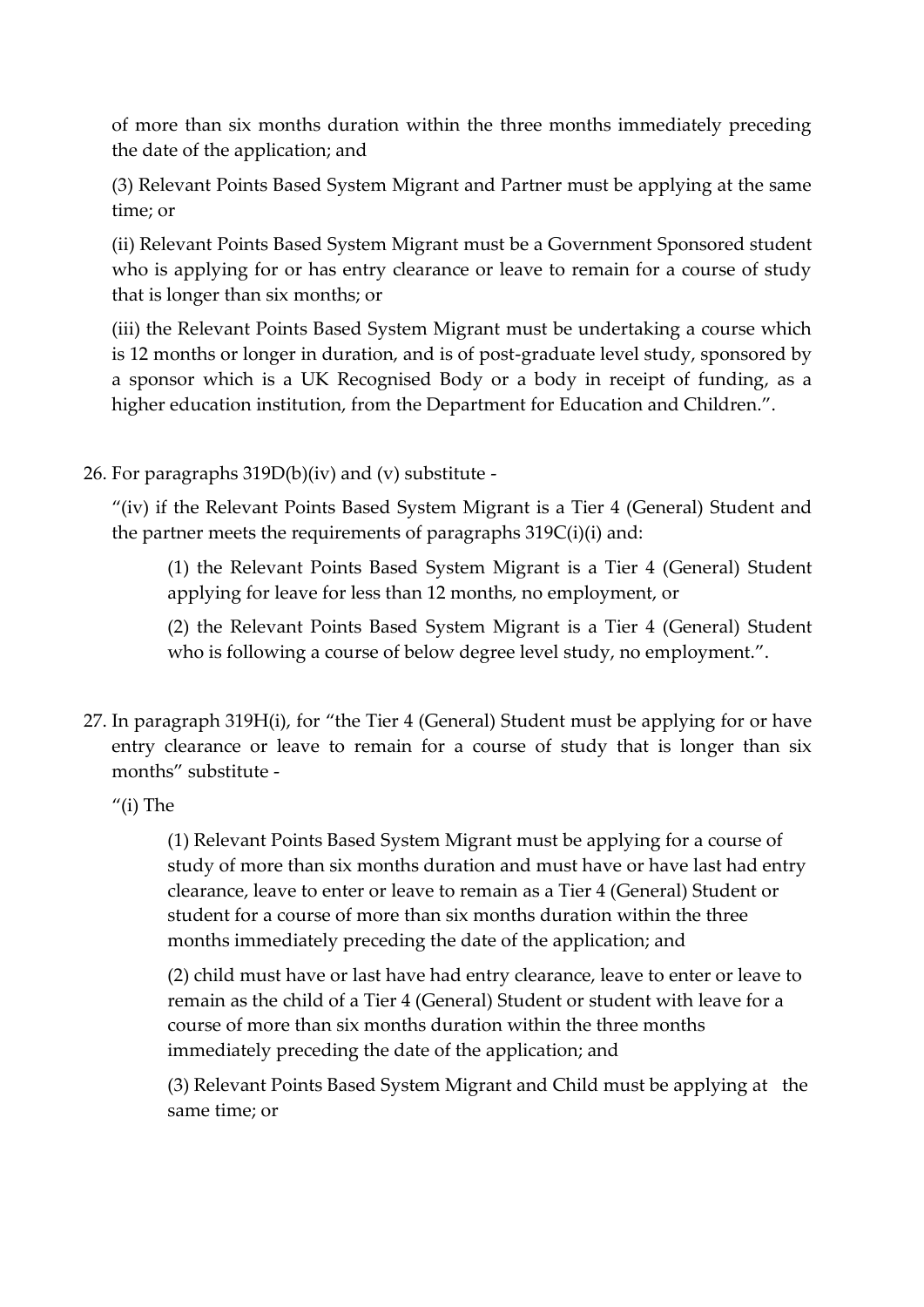(ii) the Relevant Points Based System Migrant must be a Government Sponsored student who is applying for or has entry clearance or leave to remain for a course of study that is longer than six months; or

(iii) the Relevant Points Based System Migrant must be undertaking a course which is 12 months or longer in duration, and is of postgraduate level study, sponsored by a sponsor which is a UK recognised body or a body in receipt of funding, as a higher education institution, from the .Department for Education and Children.

(j) A child whose parent is a Relevant Points Based System Migrant, who is a Tier 4 (General) Student or student, and who does not otherwise meet the requirements of paragraph 319H(i):

(i) must have been born during the relevant Points Based System Migrant's most recent grant of entry clearance, leave to enter or leave to remain as a Tier 4 (General) Student or student with leave for a course of more than six months duration; or

(ii) where the Relevant Points Based System Migrant's most recent grant of entry clearance, leave to enter or leave to remain was to re-sit examinations or repeat a module of a course, must either have been born during a period of leave granted for the purposes of re-sitting examinations or repeating a module of a course or during the Relevant Points Based System Migrant's grant of leave for a course of more than six months, where that course is the same as the one for which the most recent grant of leave was to re-sit examinations or repeat a module; or

(iii) must:-

(1) have been born no more than three months after the expiry of that most recent grant of leave; and

(2) must be applying for entry clearance.".

## 28. For paragraphs 319I(b)(iii) and (iv) substitute -

"(iii) if the Relevant Points Based System Migrant is a Tier 4 (General) Student and the child meets the requirements of paragraphs  $319H(i)(i)$  or  $319H(i)$  and:

(1) the Relevant Points Based System Migrant is a Tier 4 (General) Student applying for leave for less than 12 months, no employment, or

(2) the Relevant Points Based System Migrant is a Tier 4 (General) Student who is following a course of below degree level study, no employment.".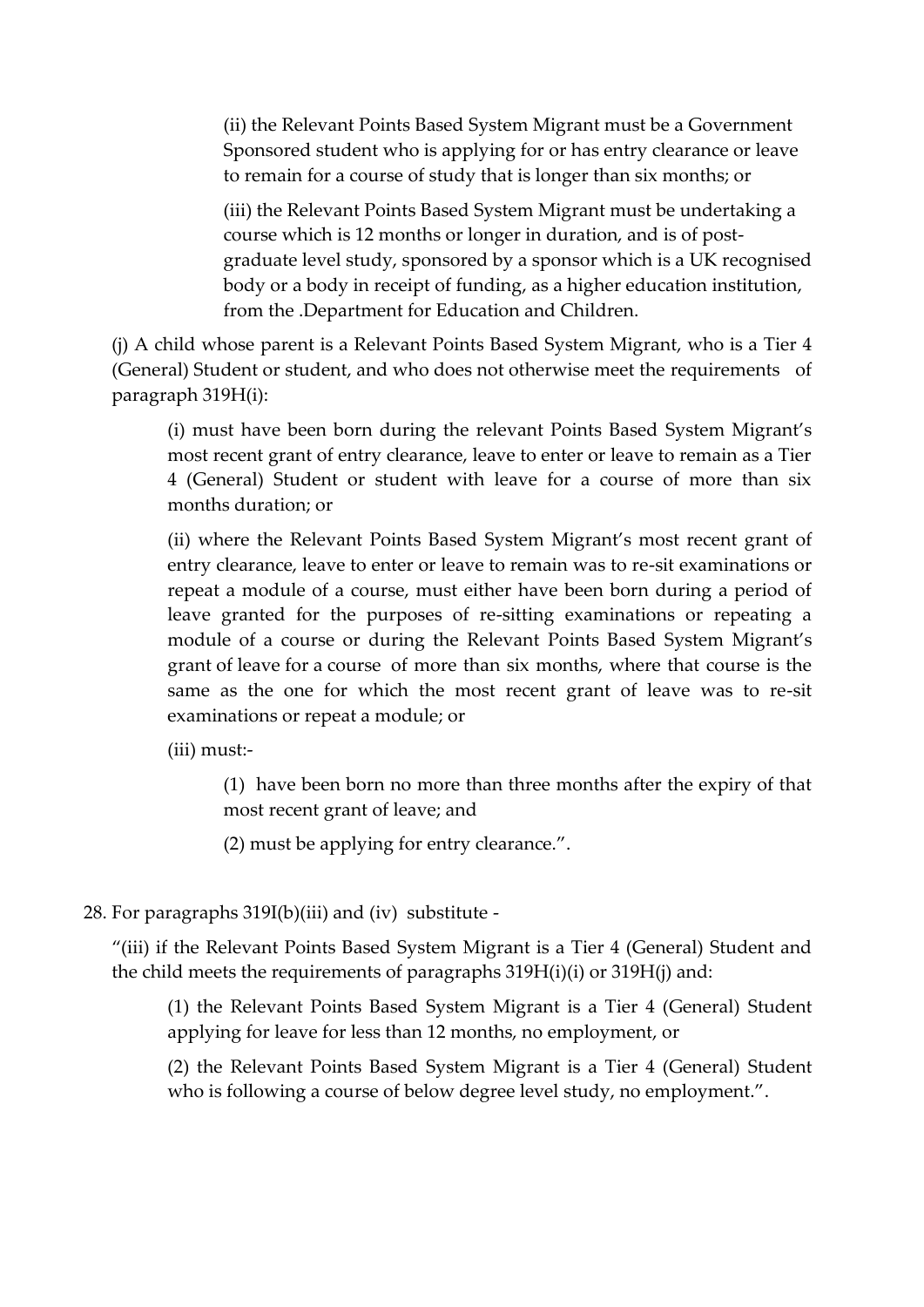29. After paragraph 320(21) insert -

"(22) where one or more relevant NHS body has notified the Lieutenant Governor that the person seeking entry or leave to enter has failed to pay a charge or charges with a total value of at least £1000 in accordance with the relevant NHS regulations on charges to overseas visitors.".

30. After paragraph 322 (11) insert -

" (12) where one or more relevant NHS body has notified the Lieutenant Governor that the person seeking leave to remain or a variation of leave to enter or remain has failed to pay a charge or charges with a total value of at least £1000 in accordance with the relevant NHS regulations on charges to overseas visitors.".

- 31. After paragraph 395, omit the heading "Administrative Removal".
- 32. Paragraphs 395A to 395F (including the heading "Procedure" before paragraph 395E) are revoked.
- 33. Appendix 1 is amended as follows -

in paragraph 1(a)

(i) after "South Africa" insert "South Sudan".

(ii) next to the entry "Turkey" insert "(except those referred to in paragraph 2(m) of this Appendix)".

After paragraph 2(l), insert– "(m) those nationals or citizens of Turkey, who hold diplomatic passports issued by Turkey when travelling to the Isle of Man for the purpose of a general visit in accordance with paragraph 41.".

- 34. In the heading of Appendix 6, for "paragraph 245ZX(e) substitute "paragraphs 245ZV and 245ZX".
- 35. At the end of Appendix 6, insert -

## **"For courses commencing on or after 1 st June 2012**

### **1. Doctorate or Masters by Research**

JACs codes beginning:

G0 – Mathematical and Computer sciences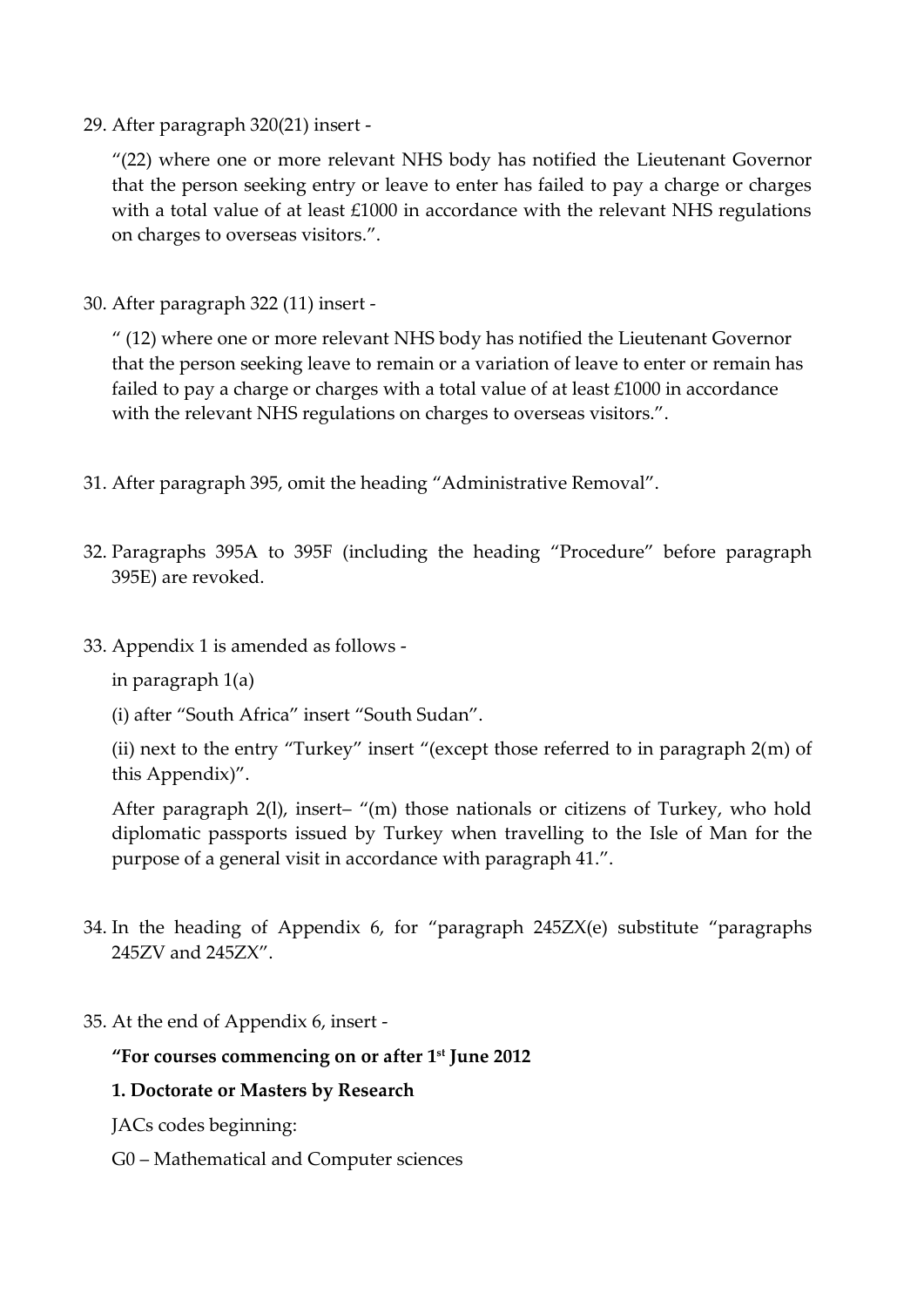- I1 Computer Science
- I4 Artificial Intelligence
- I9 Others in Computer Sciences

### **2. Taught Masters:**

- H8 Chemical, Process and Energy Engineering.".
- 36. Appendix A is amended in accordance with paragraphs 37 to 45
- 37. For paragraph 41(b) substitute -

"(b) The specified documents are provided to show that the applicant has permission to use the money to invest in a business in the Isle of Man; and".

- 38. In Table 14 after "Citizen of a country" insert "or rightful holder of a passport issued by a territory listed".
- 39. In paragraph 118(a), after "from the Sponsor" insert –

"unless the applicant is sponsored by a Highly Trusted Sponsor, is a national of one of the countries or the rightful holder of a qualifying passport issued by one of the relevant competent authorities, as appropriate, listed in Appendix H, and is applying for entry clearance in his country of nationality or in the territory related to the passport he holds, as appropriate, or leave to remain in the Isle of Man. The Isle of Man Immigration Office reserves the right to request the specified documents from these applicants. The application will be refused if the specified documents are not provided in accordance with the request made.".

- 40. In paragraph 118(c)(i) before "recognised body" insert "UK".
- 41. In paragraph 120(b) for "sponsor guidance" substitute "the Tier 4 (Sponsor) Guidance".
- 42. In paragraph 120A(b)(i) before "recognised body" insert "UK".
- 43. After paragraph 120A(c), insert –

"(ca) A course leading to an approved qualification must be offered by a sponsor that, if approval at a specified level is required from a relevant awarding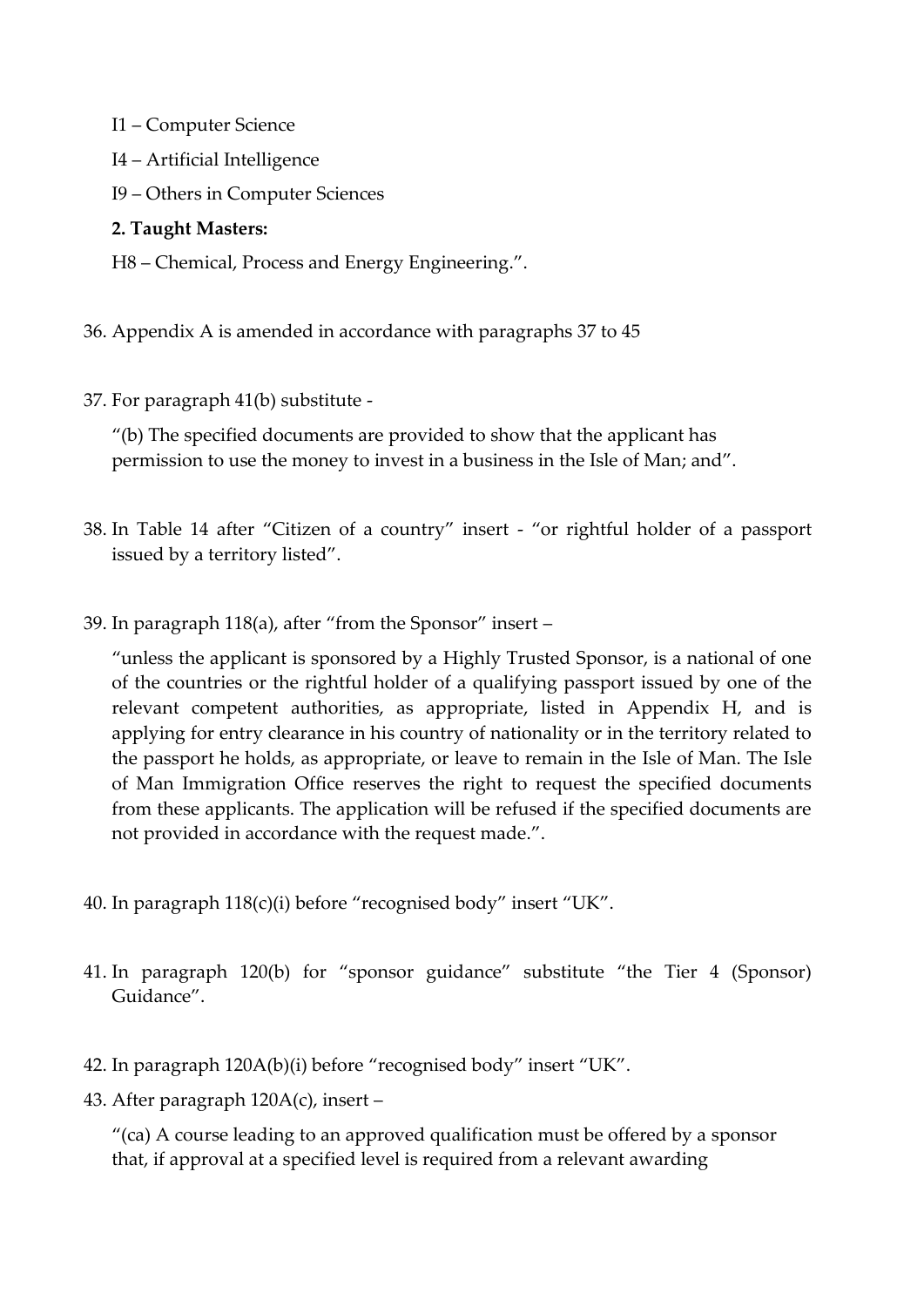organisation, has that approval at the specified level, as set out in the Tier 4 (Sponsor) Guidance published by the Isle of Man Immigration Office.".

## 44. After paragraph 120A, insert –

"120B. Points will only be awarded for a valid Visa Letter assigned on or after  $1<sup>st</sup>$ June 2012 (even if all the requirements in paragraphs 116 to 120A above are met) if the Sponsor has confirmed that the course for which the Visa Letter has been assigned represents academic progress from previous study undertaken during the last period of leave as a Tier 4 (General) Student or as a student, except where:

(i) the applicant is re-sitting examinations or repeating modules in accordance with paragraph 119 above, or

(ii) the applicant is making a first application to move to a new institution to complete a course commenced elsewhere.".

45. After paragraph 125(b), insert -

"125A. Points will only be awarded for a Visa Letter if the applicant:

(a) supplies, as evidence of previous qualifications, specified documents that the applicant used to obtain the offer of a place on a course from the Sponsor, or

(b) is sponsored by a Highly Trusted Sponsor, is a national of one of the countries or the rightful holder of a qualifying passport issued by one of the relevant competent authorities, as appropriate, listed in Appendix H and is applying for entry clearance in his country of nationality or in the territory related to the passport he holds, as appropriate, or leave to remain in the Isle of Man. The Isle of Man Immigration Office reserves the right to request the specified documents from these applicants. The application will be refused if the specified documents are not provided in accordance with the request made.".

46. Appendix C is amended in accordance with paragraphs 47 to 56.

## 47. For the heading to that Appendix **substitute –**

**"Appendix C - Maintenance (funds)".**

## 48. For paragraph 1A, (b) and (c) substitute -

"(b) If the applicant is applying as a Tier 1 Migrant, a Tier2 Migrant or a Tier  $5$ (Temporary Worker) Migrant, the applicant must have had the funds referred to in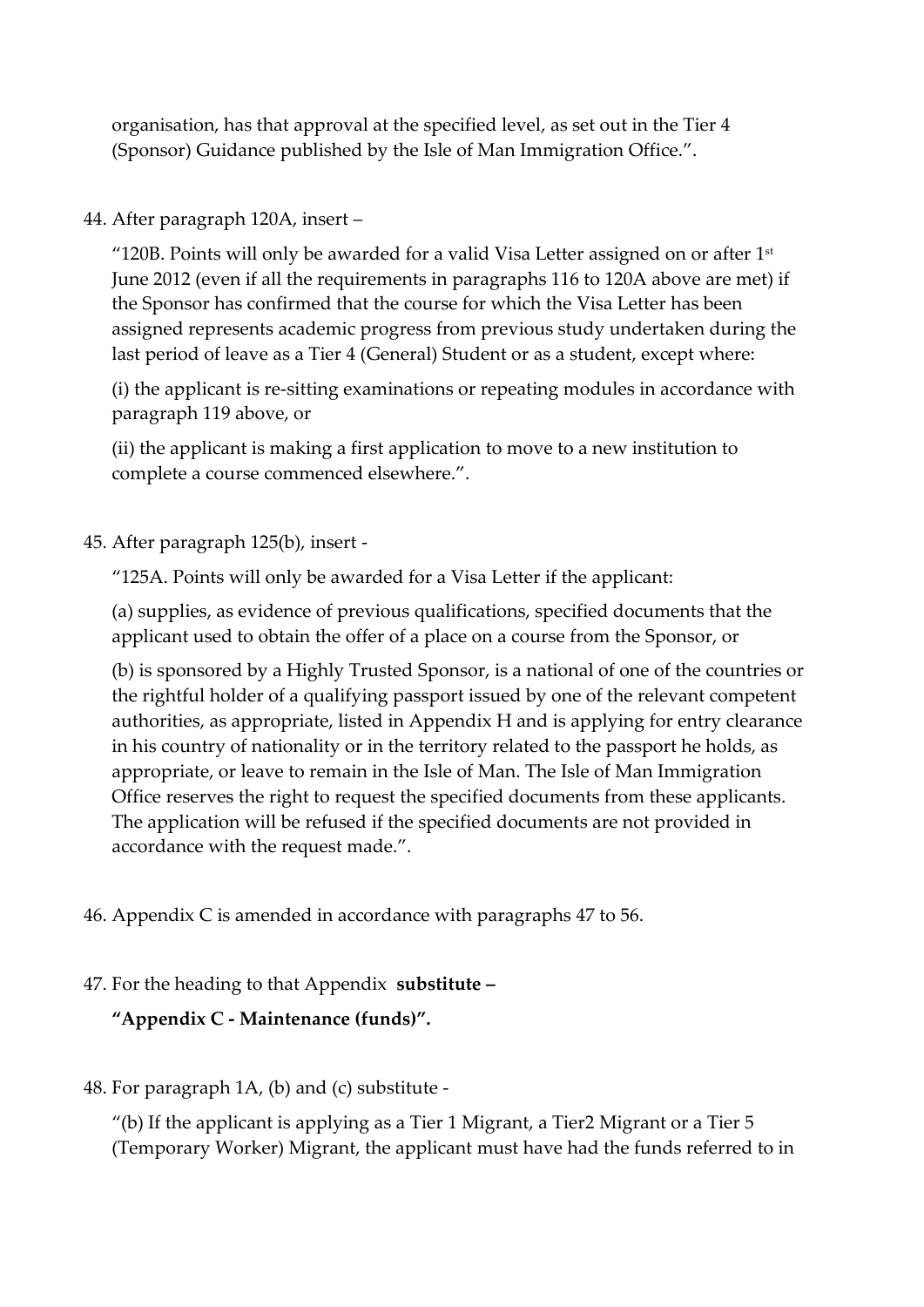(a) above for a consecutive 90 day period of time, unless applying as a Tier 1 (Investor) Migrant;

(c) If the applicant is applying as a Tier 4 Migrant, the applicant must have had the funds referred to in (a) above for a consecutive 28 day period of time;".

49. After paragraph 1A(c), insert -

"(ca) If the applicant is applying for entry clearance or leave to remain as a Tier 4 Migrant, he must confirm that the funds referred to in (a) above are:

(i) available in the manner specified in paragraph 13 below for his use in studying and living in the Isle of Man; and

(ii) that the funds will remain available in the manner specified in paragraph 13 below unless used to pay for course fees and living costs;".

50. After paragraph 1A,(h) insert -

"(i) the end date of the 90-day and 28-day periods referred to in (b) and (c) above will be taken as the date of the closing balance on the most recent of the specified documents, and must be no earlier than 31 days before the date of application.".

51. For paragraph 11 substitute –

"11. 10 points will only be awarded if the funds shown in the table below are available in the manner specified in paragraph 13 below to the applicant. The applicant must either:

(a) provide the specified documents to show that the funds are available to him, or

(b) where the applicant is sponsored by a Highly Trusted sponsor, is a national of one of the countries or the rightful holder of a qualifying passport issued by one of the relevant competent authorities, as appropriate, listed in Appendix H and is applying for entry clearance in his country of nationality or in the territory related to the passport he holds, as appropriate, or leave to remain in the Isle of Man, confirm that the funds are available to him in the specified manner. The Isle of Man Immigration Office reserves the right to request the specified documents from these applicants to support this confirmation. The application will be refused if the specified documents are not provided in accordance with the request made.".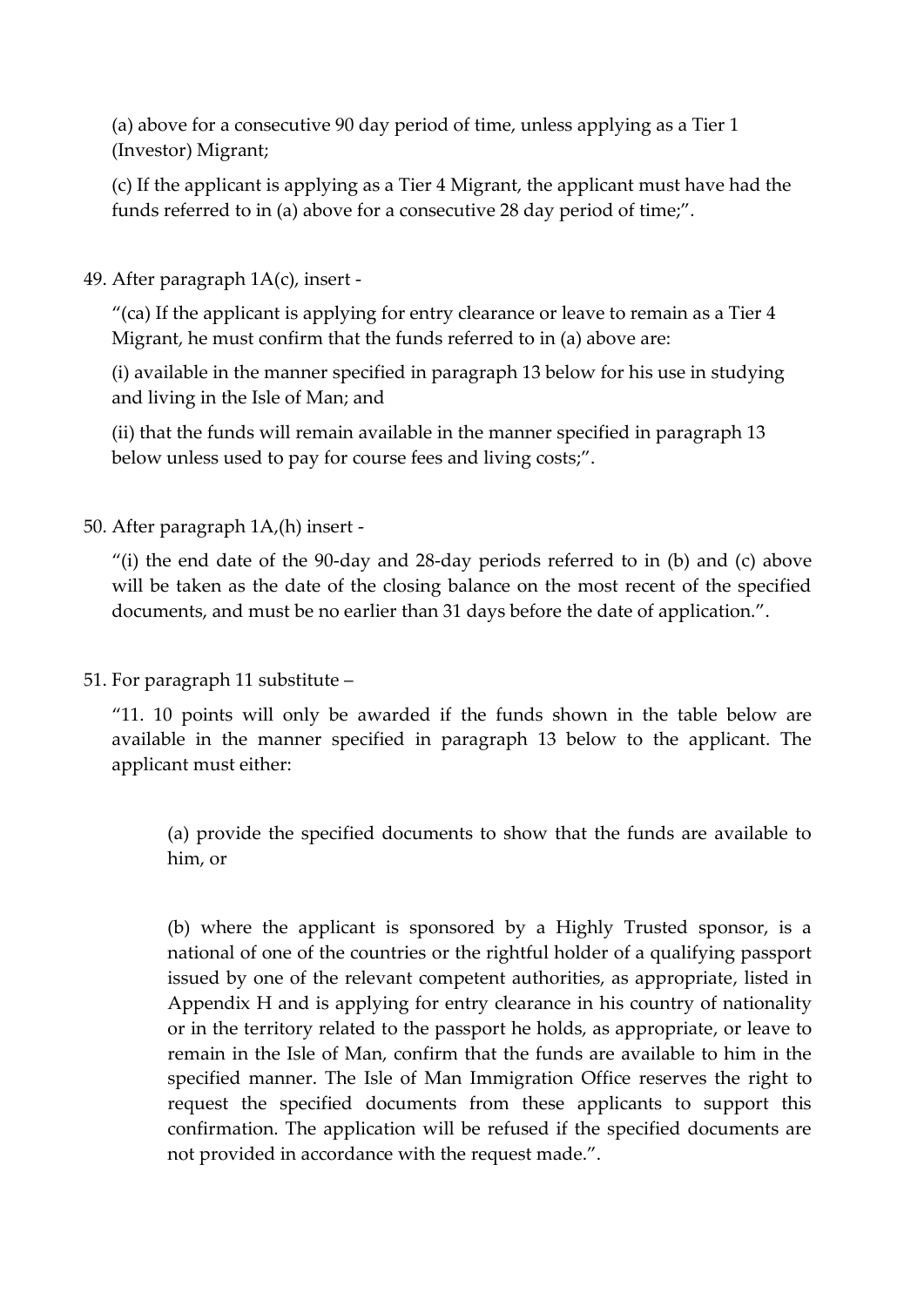- 52. In paragraph 13 after "show" insert "or, where permitted by these rules, the applicant confirms that".
- 53. After paragraph 13 insert –

"13A. No points will be awarded where the specified documents show that the funds are held in a financial institution with which the UK Border Agency has confirmed it is unable to make satisfactory verification checks. A list of financial institutions which do not satisfactorily verify financial statements is published on the UK Border Agency website.".

54. For paragraph 16 substitute –

"16. 10 points will only be awarded if the funds shown in the table below are available in the manner specified in paragraph 21 below to the applicant. The applicant must either:

(a) provide the specified documents to show that the funds are available to him, or

(b) where the applicant is sponsored by a Highly Trusted sponsor, is a national of one of the countries or the rightful holder of a qualifying passport issued by one of the relevant competent authorities, as appropriate, listed in appendix H, and is applying for entry clearance in his country of nationality or in the territory related to the passport he holds, as appropriate, or leave to remain in the Isle of Man, confirm that the funds are available to him in the specified manner. The Isle of Man Immigration Office reserves the right to request the specified documents from these applicants to support this confirmation. The application will be refused if the specified documents are not provided in accordance with the request made.".

- 55. In paragraph 21 after "show" insert "or, where permitted by these Rules, the applicant confirms that".
- 56. After paragraph 21 insert –

"21A. No points will be awarded where the specified documents show that the funds are held in a financial institution with which the UK Border Agency has confirmed that it is unable to make satisfactory verification checks. a list of financial institutions which do not satisfactorily verify financial statements is published on the UK Border Agency website.".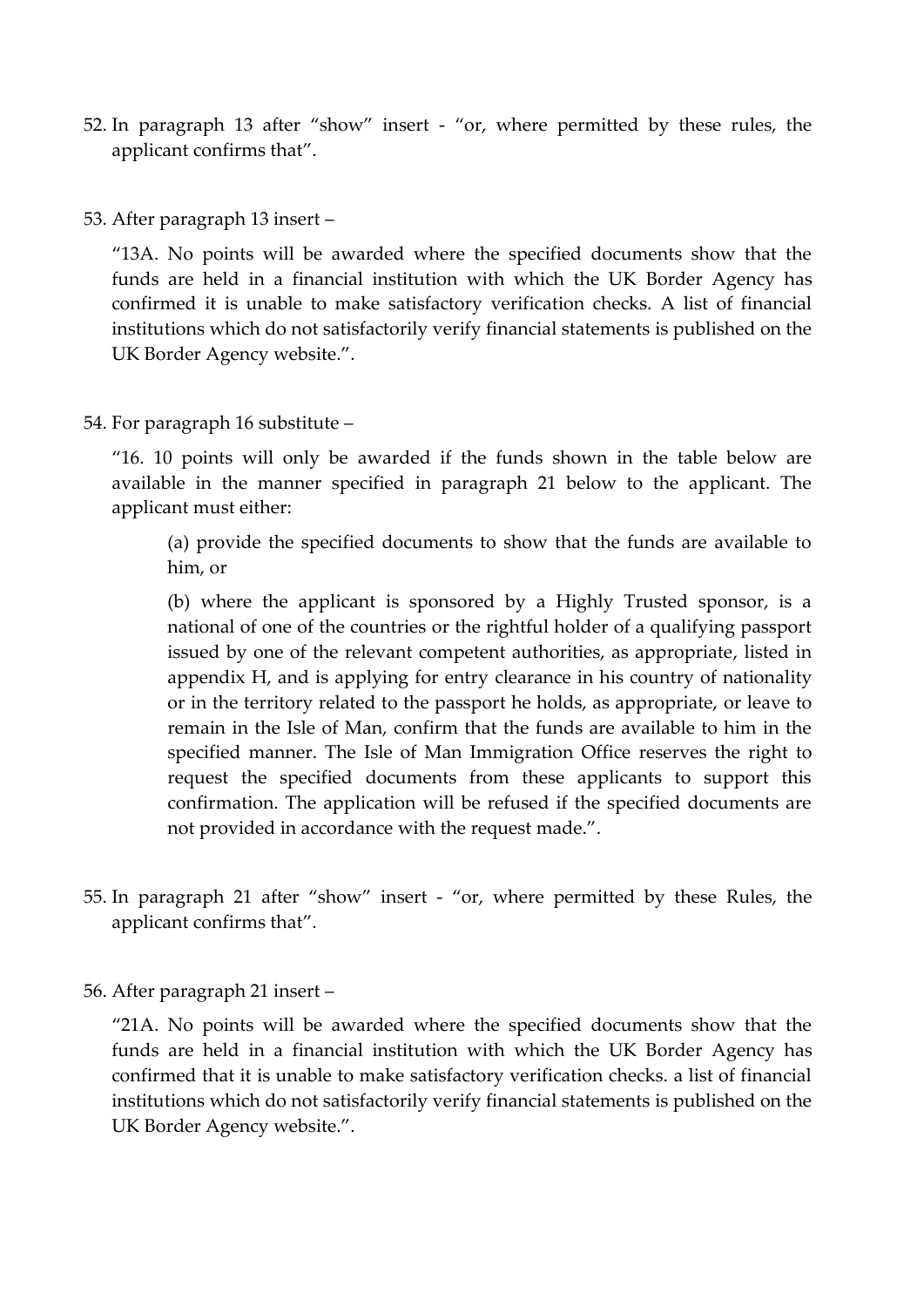- 57. Appendix E is amended in accordance with paragraphs 58 to 61.
- 58. In paragraphs (ba) and (g)(ii) for "Tier 4 Migrant" substitute "Tier 4 (General) Student".
- 59. In paragraph (ba)(1) for "." substitute –

", and

(2) the applicant must confirm that the funds referred to in (1) above are:

(i) available in the manner specified in paragraph (f) below for use in living costs in the Isle of Man; and

- (ii) that the funds will remain available in the manner specified in paragraph (f) below unless used to pay for living costs.".
- 60. After paragraph (i), insert -

"(ia) Sufficient funds will not be deemed to be available to the Partner or Child if the specified documents show that the funds are held in a financial institution with which the UK Border Agency has confirmed that it is unable to make satisfactory verification checks, and the Relevant Points Based System Migrant to whom the application is connected has, or is being granted, leave as a Tier 4 (General) student. A list of financial institutions which do not satisfactorily verify financial statements is published on the UK Border agency website.".

61. In paragraph (j), after "specified documents" insert –

", unless the applicant is applying at the same time as the relevant Points Based System Migrant who is a Tier 4 (General) student sponsored by a Highly Trusted sponsor, is a national of one of the countries or the rightful holder of a qualifying passport issued by one of the relevant competent authorities, as appropriate, listed in Appendix H, and is applying for entry clearance in his country of nationality or in the territory related to the passport he holds, as appropriate, or leave to remain in the Isle of Man and the applicant is also a national of the same country, and confirms these requirements are met, in which case the specified documents shall not be required. The Isle of Man Immigration Office reserves the right to request the specified documents from these applicants. The application will be refused if the specified documents are not provided in accordance with the request made.".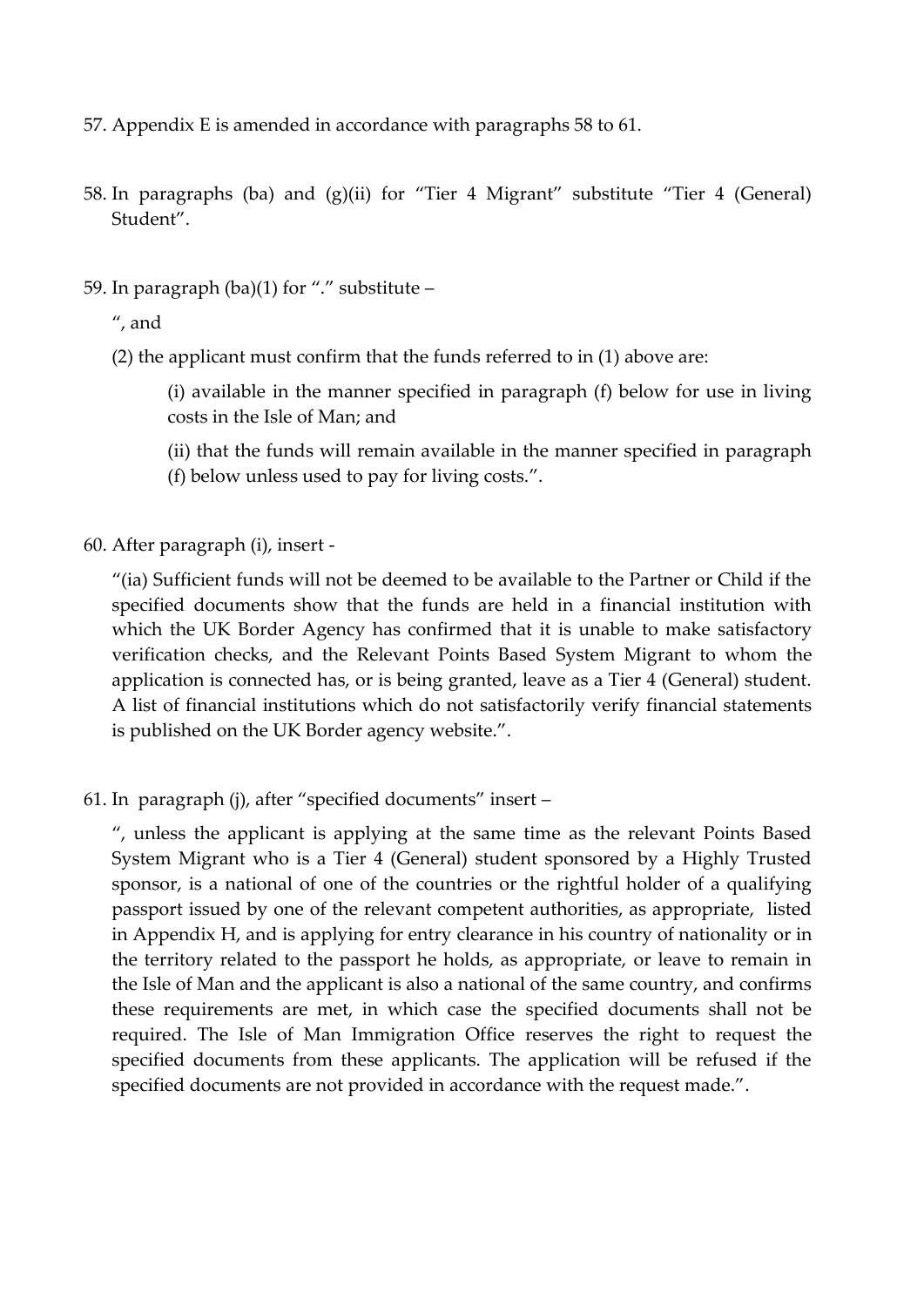62. For Appendix G substitute -

"**Appendix G**

# **Countries and Territories participating in the Tier 5 Youth Mobility Scheme and annual allocations, by the United Kingdom, of places for 2012**

Countries and Territories with Deemed Sponsorship Status:

- Australia 32,500 places
- Canada 5,000 places
- Japan 1,000 places
- New Zealand 10,000 places
- Monaco 1,000 places

Countries and Territories without Deemed Sponsorship Status:

• Taiwan – 1,000 places.".

## 63. After Appendix G, insert –

# "**Appendix H – Applicants who are subject to different documentary requirements under Tier 4 of the Points Based system**

An applicant will be subject to different documentary requirements under Tier 4 of the Points Based System where he is a national of one of the following countries and he is applying for entry clearance in his country of nationality or leave to remain in the Isle of Man:

| Argentina                       |
|---------------------------------|
| Australia                       |
| Brunei                          |
| Canada                          |
| Chile                           |
| Croatia                         |
| Japan                           |
| New Zealand                     |
| Singapore                       |
| South Korea                     |
| Trinidad and Tobago             |
| <b>United States of America</b> |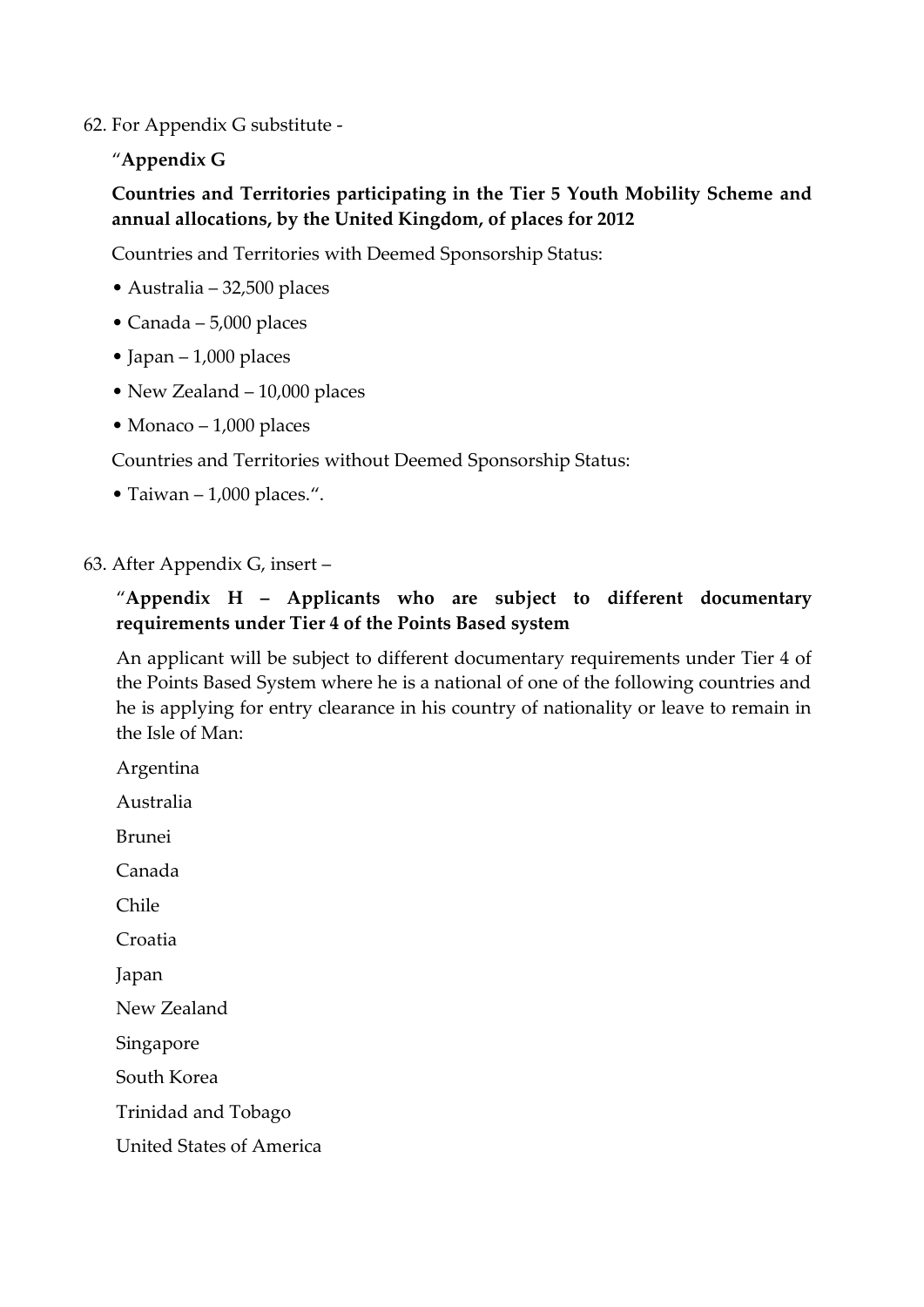Where an applicant is a dual national, and only one of their nationalities is listed above, he will be able to apply using the different documentary requirements that apply to these nationals, provided he is applying either for entry clearance in his country of nationality listed above or for leave to remain in the Isle of Man.

An applicant will be subject to different documentary requirements under Tier 4 of the Points Based System where he is the rightful holder of one of the following passports, which has been issued by the relevant competent authority, and where he is applying for leave to remain in the Isle of Man or for entry clearance in the territory related to the passport he holds:

- British National (Overseas)
- Hong Kong

• Taiwan (those who hold a passport issued by Taiwan that includes the number of the identification card issued by the competent authority in Taiwan)

Where an applicant is the rightful holder of a passport issued by a relevant competent authority listed above and also holds another passport or is the national of a country not listed above, he will be able to apply using the different documentary requirements that apply to rightful holders of those passports listed in this Appendix provided he is applying either for entry clearance in the territory related to the passport he holds or for leave to remain in the Isle of Man.".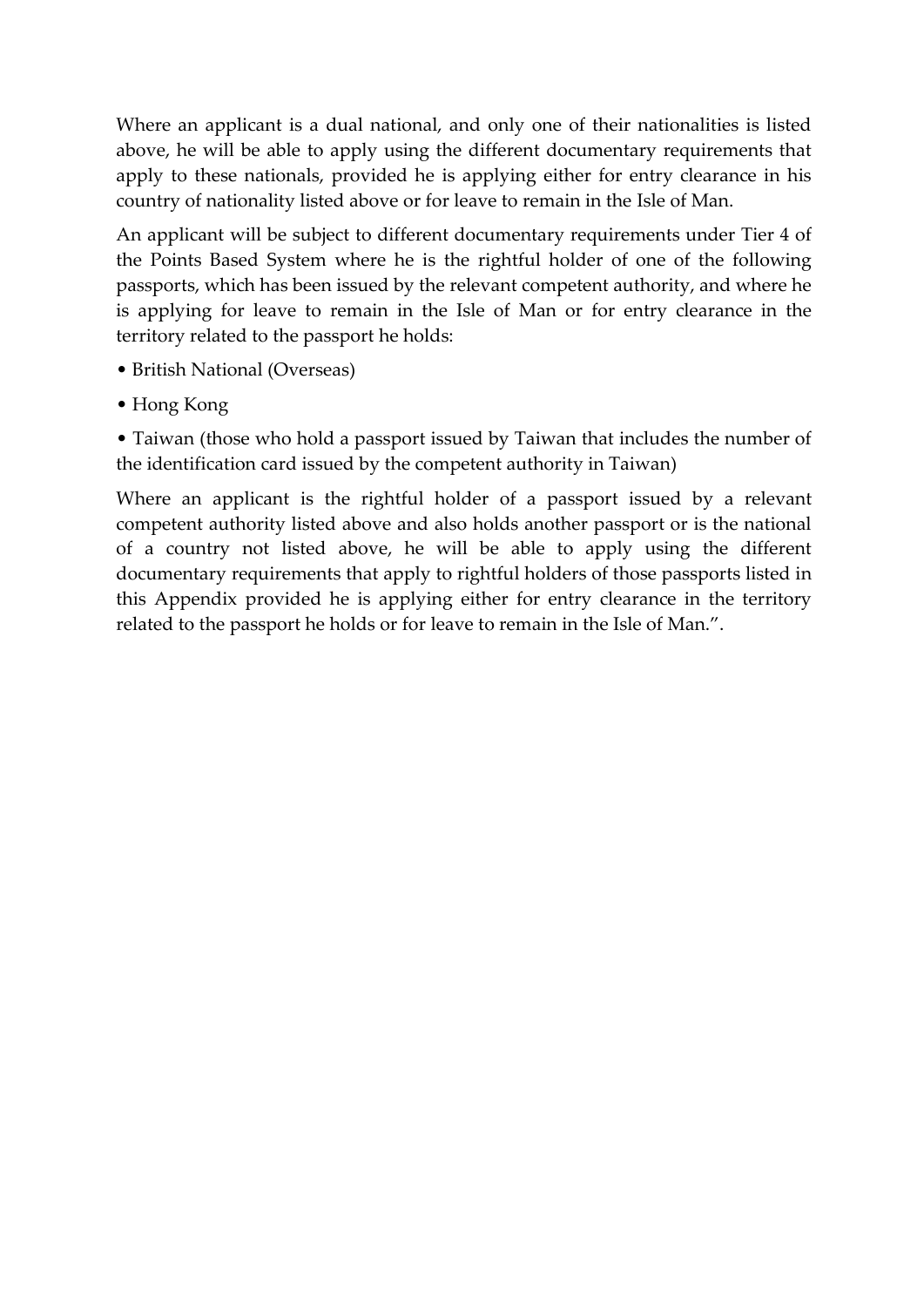#### **EXPLANATORY MEMORANDUM**

### **Policy Background**

### *What is being done and why*

1.1 A summary of the policy changes contained in this Statement of Changes in Immigration Rules follows:

### *Amendments to Tier 4 of the Points Based System*

Tier 4 of the Points-Based System caters for international students who wish to study in the Isle of Man. As with other parts of the Points-Based System, Tier 4 was implemented in phases, with the introduction of the main policy changes on 31 December 2009. Tier 4 consists of two categories: Tier 4 (General) Student and Tier 4 (Child) Student.

The United Kingdom Border Agency has carried out a consultation on reform of the Tier 4 student immigration system from 7 December 2010 to 31 January 2011. The following changes are based on that consultation and are being made to the Tier 4 (General) category, which caters for migrants aged 16 years and over, who wish to come to the Isle of Man for the purpose of study following on from the review of Tier 4:

• Restricting permission to work during studies for students applying for entry clearance or leave to remain:

• Students sponsored by a higher education institution (defined as a UK Recognised Body and or a body in receipt of public funding as a higher education institution) undertaking study at degree level or above will be able to work 20 hours per week during term time and full time during vacations;

• Students sponsored by a higher education institution undertaking study below degree level will be able to work 10 hours per week during term time, and full time during vacations;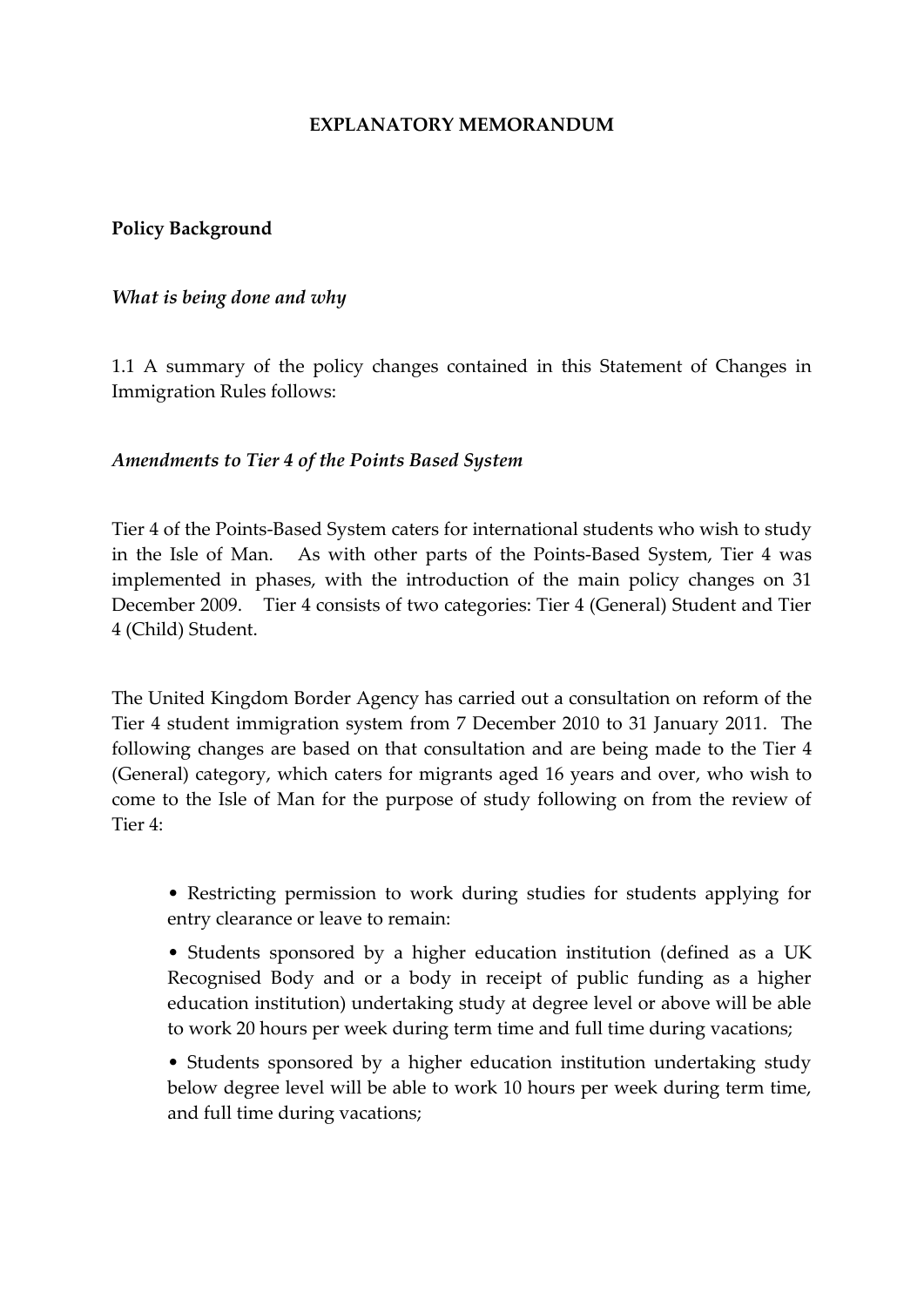• Students sponsored by a publicly funded further education college undertaking a course of study at any academic level will be able to work 10 hours per week during term time, and full time during vacations; and

• Other students will not be granted permission to work at any time.

• Restricting the entitlement to bring dependants (partners and children):

• We will allow new students sponsored by a higher education institution on a course at level NQF 7 / QCF 7 / SQCF 11 or above lasting 12 months or more to sponsor their dependants.

• We will also allow new students to bring dependants where they are sponsored to study in the Isle of Man by the Isle of Man Government or another national government on a course that is longer than six months.

• The dependants of these students will be able to work, subject to the existing restrictions in the Rules.

• Dependants of students with existing entry clearance or leave to remain in the Isle of Man will be able to stay in the Isle of Man in line with the duration of their leave and any conditions imposed upon it. Dependants with existing leave wishing to extend their stay will be able to do so subject to existing restrictions, provided they apply at the same time as the Tier 4 (General) Student applies to continue their studies, and within three months of the expiry of their existing leave. Provision is also made to allow for grants of entry clearance to be made where children born to a Tier 4 (General) Student during a period of leave are seeking to enter or re-enter the Isle of Man (children born in the Isle of Man in these circumstances are not required to obtain leave to remain).

• Students of designated low-risk nationalities attending courses at Highly Trusted Sponsors will not routinely have to present the specified documents at the application stage in respect of their maintenance funds or educational qualifications, although we reserve the right to ask to see those documents. These low risk countries are:

- Argentina
- Australia
- British National Overseas
- Brunei
- Canada
- Chile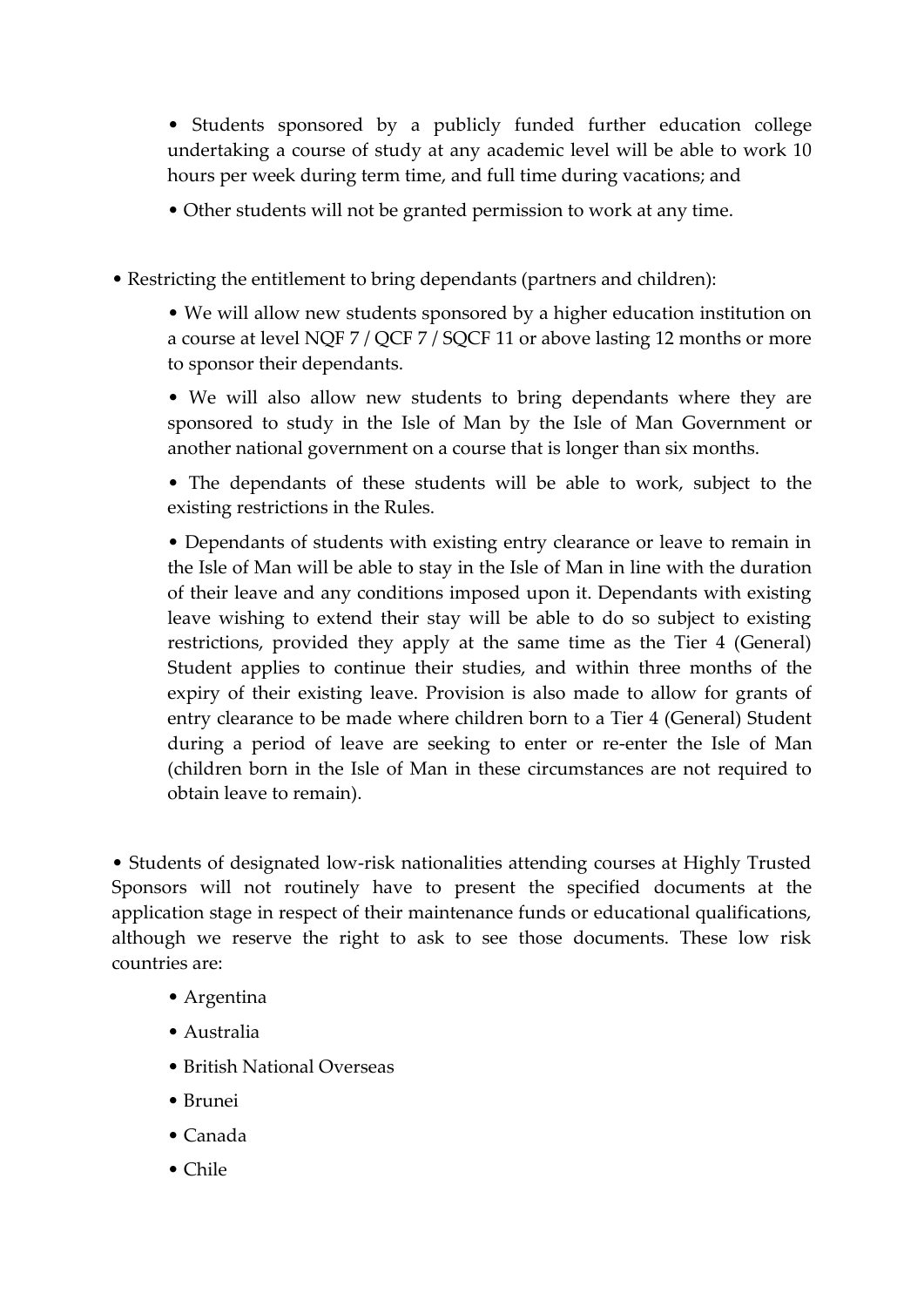- Croatia
- Hong Kong
- Japan
- New Zealand
- Singapore
- South Korea

• Taiwan (those who hold a passport issued by Taiwan that includes the number of the identification card issued by the competent authority in Taiwan)

- Trinidad and Tobago
- United States of America

• Where a student is applying for entry clearance or leave to remain in order to take a further course of study sponsors will have to vouch that the student is making genuine academic progress. This will not preclude students from undertaking courses at the same level where this will develop the breadth or depth of their learning, nor prevent those undertaking re-sits or transferring from one institution to another.

• Students and their dependants will have to declare at the application stage that they hold and will continue to hold the required maintenance funds to cover their course fees and living costs, and that these funds will remain available to them to support themselves in the Isle of Man while they study and to pay for their course.

• No points will be awarded for maintenance where the specified documents show that the funds are held in a financial institution with which the UK Border Agency is unable to make satisfactory verification checks. A list of financial institutions which do not satisfactorily verify financial statements will be published on the UK Border Agency website. This list will be referred to by the Isle of Man Immigration Office when necessary.

• If a Sponsor requires approval at a specified level from a relevant awarding organisation in order to be able to deliver a course that leads to an approved qualification to international students under Tier 4, the Sponsor must have that approval at the specified level in order for points to be awarded.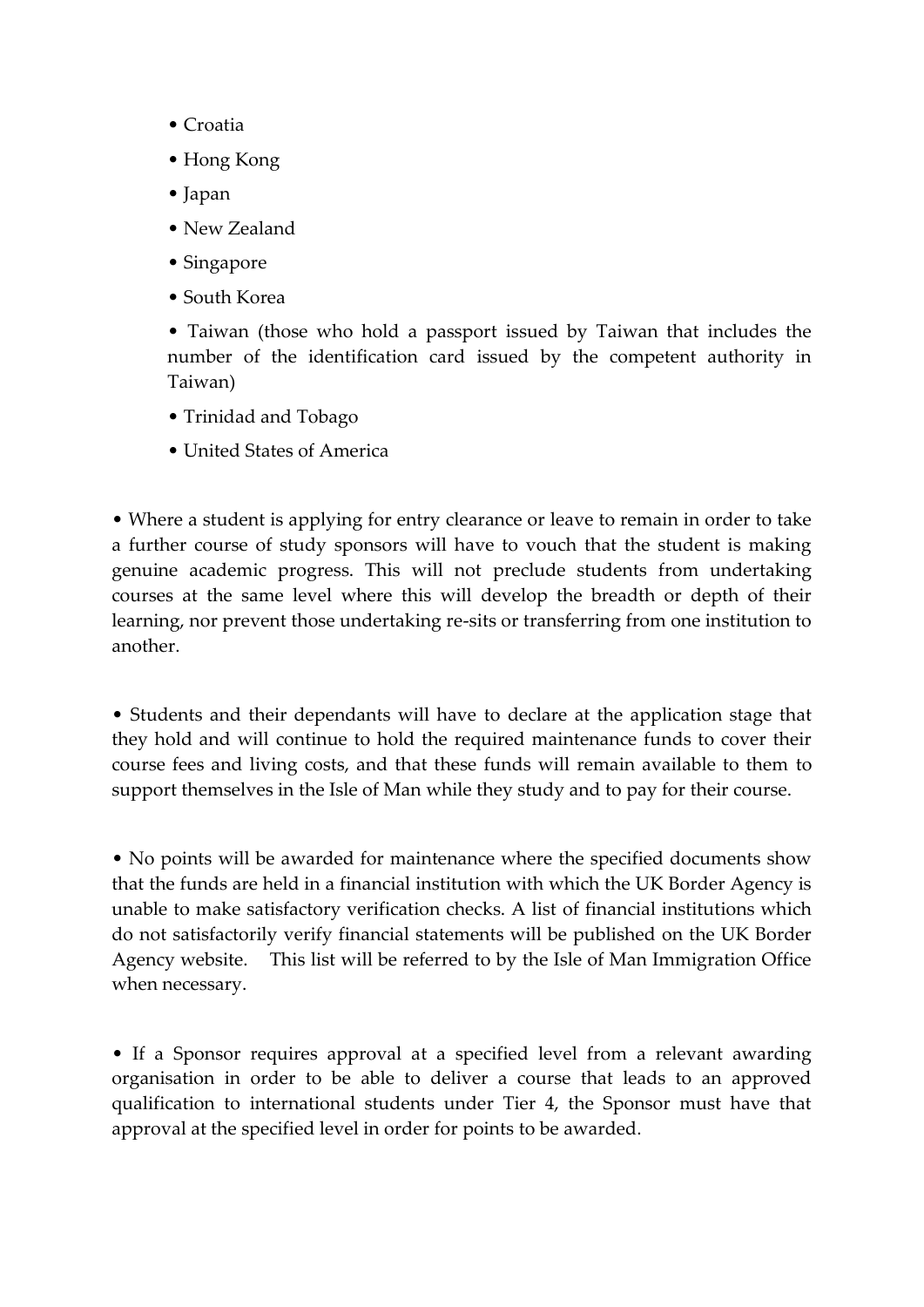This Statement sets out some further minor, technical changes to the Rules governing Tier 4.

The following changes are being made:

• To reflect that Education Scotland is the new name for Her Majesty's Inspectorate of Education in sections relating to Tier 4 Child, the Tier 4 interim limit and providers of courses in English for Speakers of Other Languages;

• To amend the definition of "UK recognised body" to confirm that this includes foundation programme offices for post-graduate doctors and dentists, which coordinate these programmes and formally sponsor post-graduate doctors and dentists on a national basis including in the Isle of Man;

• To clarify the definition of who benefits from the streamlined application process for Tier 4. The current definition using the terms "nationality" and "country" does not allow for the individual positions of Hong Kong and Taiwan, which are territories that issue their own passports. These amendments confirms that holders of British National (Overseas), Hong Kong and Taiwan passports can benefit from this process where they are applying in the appropriate territory;

### *Tier 5 Youth Mobility Scheme*

The Tier 5 Youth Mobility Scheme is a cultural exchange scheme which until now has only been open to countries that are prepared to sponsor their young people and which meet the qualifying criteria for the scheme, namely presenting a low immigration risk, operating effective returns arrangements with the UK and offering a suitable reciprocal scheme. The current rules using the terms "nationality" and "country" do not allow for territories which issue their own passports to participate. These changes extend the scheme to provide for the participation of qualifying territories that issue their own passports.

These changes introduce and define "Deemed Sponsorship Status" as a status which is conferred upon a country or territory that participates in the Tier 5 Youth Mobility Scheme provided that it is very low risk and the UK has experience of operating the Tier 5 (Youth Mobility Scheme) or one of the preceding youth mobility type arrangements with them. Countries or territories with Deemed Sponsorship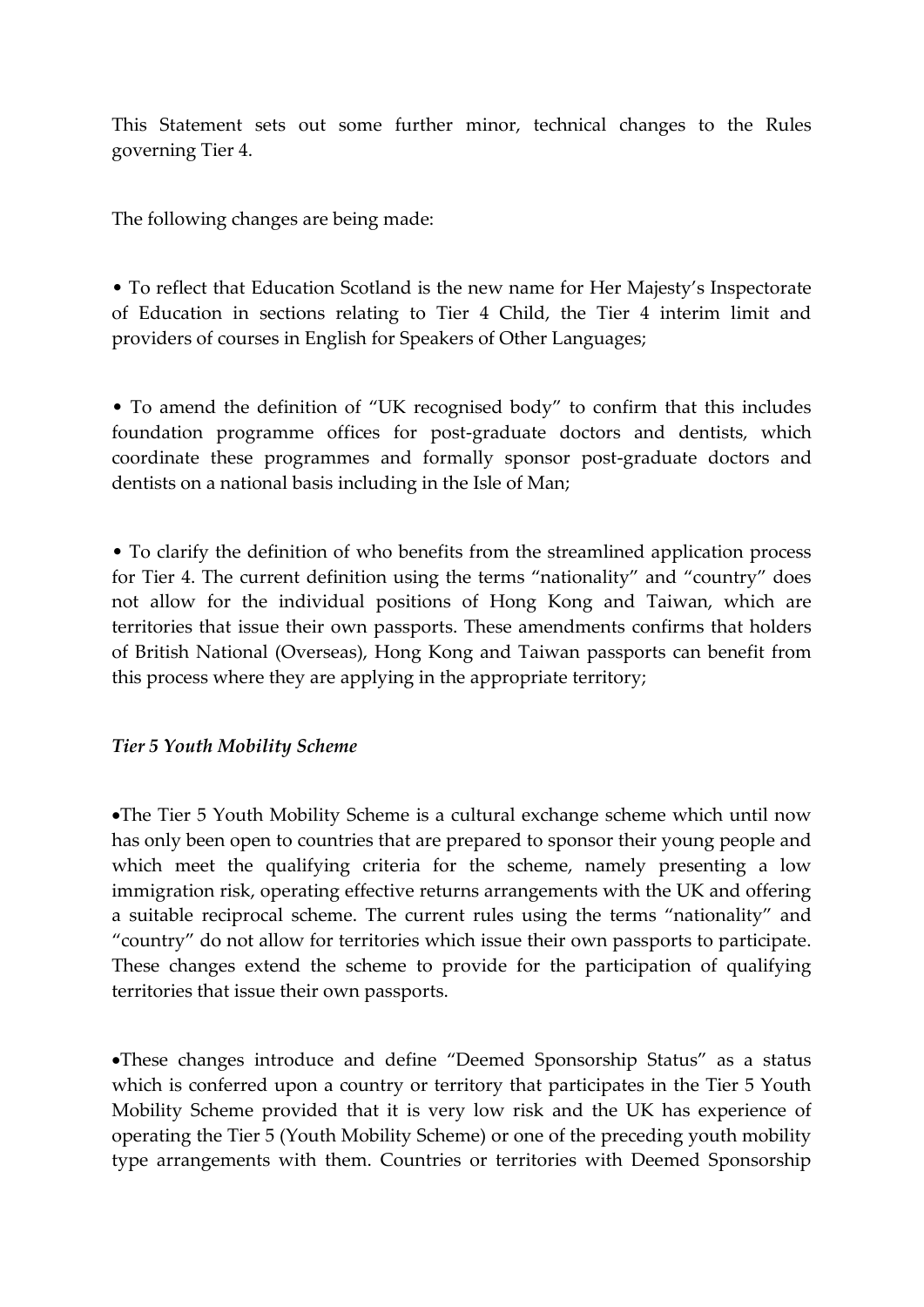Status do not have to issue Certificates of Sponsorship. Countries and territories that join the Youth Mobility Scheme and with which the UK has no previous experience of operating a youth mobility arrangement do not qualify for Deemed Sponsorship Status and so must issue their nationals or passport-holders with Certificates of Sponsorship. In addition, those Certificates of Sponsorship can only be used in applications made within the national's or passport-holder's own country or territory.

The changes include the addition of a new participating territory: Taiwan.

Under the terms of the Youth Mobility Scheme, each participating country or territory accepts that it will receive an annual, minimum of 1,000 places or an allocation equivalent to the last recorded annual number of initial visas granted to UK nationals under their reciprocal scheme/s, rounded up to the nearest 500, if this is larger. These changes set out the country allocations for 2012 in the Rules. Any applicants who apply specifically for the Isle of Man will fall into these allocations.

# *The Academic Technology Approval Scheme*

In addition, some changes are being made to the list of subjects and course types for which an Academic Technology Approval Scheme (ATAS) certificate will be required. Applicants wishing to undertake certain courses are already required to obtain an ATAS clearance certificate from the Counter Proliferation Department of the Foreign and Commonwealth Office in order to meet the requirements for entry clearance or leave to remain under Tier 4.

Two additional subject areas requiring ATAS clearance have been added to Appendix 6 for courses with a start date on or after 1 June 2012.

These changes are unlikely to affect the Isle of Man but are included to keep the Isle of Man in line with the United Kingdom.

## *Amendments to Tiers 1 and 2 of the Points Based System*

• To introduce a requirement for migrants who are applying for settlement in the Isle of Man ('Indefinite Leave to Remain') in the categories of Tier 2 (General), Tier 2 (Intra Company Transfer) of the Points Based System, and Work Permit holders, to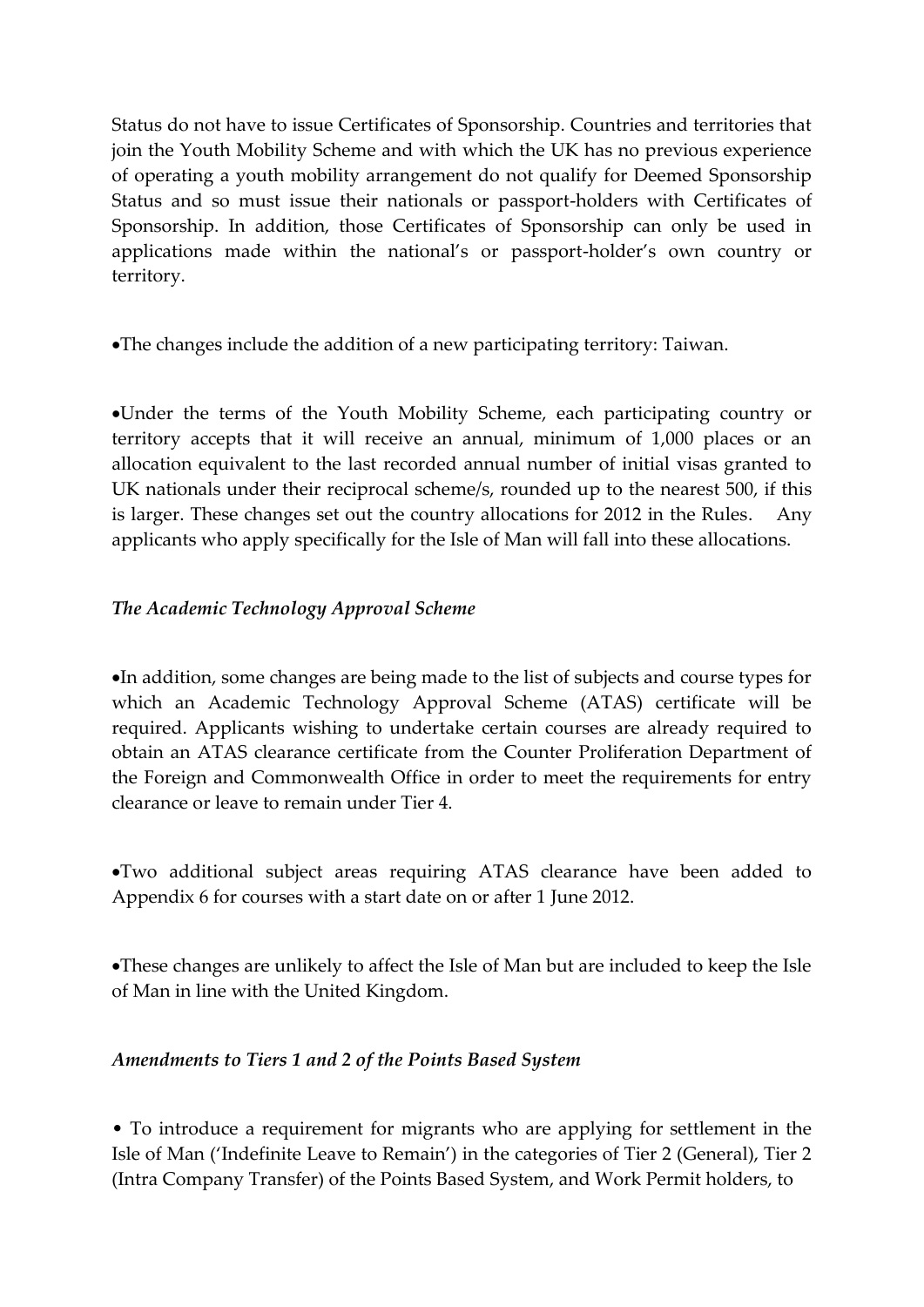provide specified documents together with their application. This change will enable the Isle of Man Immigration Office to confirm that the migrant is being paid at the appropriate rate, and will prevent abuse of the existing rule which has observed in a small number of cases.

A correction is being made to the Tier 2 (Intra-Company Transfer) category to correctly indicate that certain migrants who are in the Isle of Man in this category under the Rules in place before 6 June 2011 can continue to apply extend their stay beyond five years.

Points-Based System Migrants must provide specified documents (such as bank statements) to show that they have held maintenance funds for a specified period of time, ending no earlier than one month before the date of application. Department of Economic Development guidance additionally states that the specified period will be taken as ending from the date of the closing balance of the most recent document. An amendment is being made to bring this existing statement within the Immigration Rules, and to clarify that "no earlier than one month before the date of application" means "no earlier than 31 days before the date of application".

### *Amendments to the English language requirements for spouses*

To make two minor changes to the English language requirement for migrants applying for leave to enter or remain in the Isle of Man as the spouse or partner of a British citizen or person settled here. Masters degrees and PhDs taught in English will be accepted as evidence of meeting the requirement. In addition, the references to the Lieutenant Governor will be removed from the English language exemption provisions to clarify that decisions in these circumstances can also be taken by Entry Clearance Officers.

## *Refusing entry or stay NHS*

The Immigration Rules change will provide that where a person subject to immigration control has failed to pay charges of £1,000 or more due to one or more relevant NHS body in respect of NHS treatment charges invoiced on or after 1 st June 2012, the person should normally be refused permission to enter or remain in the country or have their leave cancelled. The Isle of Man Immigration Office will be provided with sufficient data to identify the debtor, namely full name, address,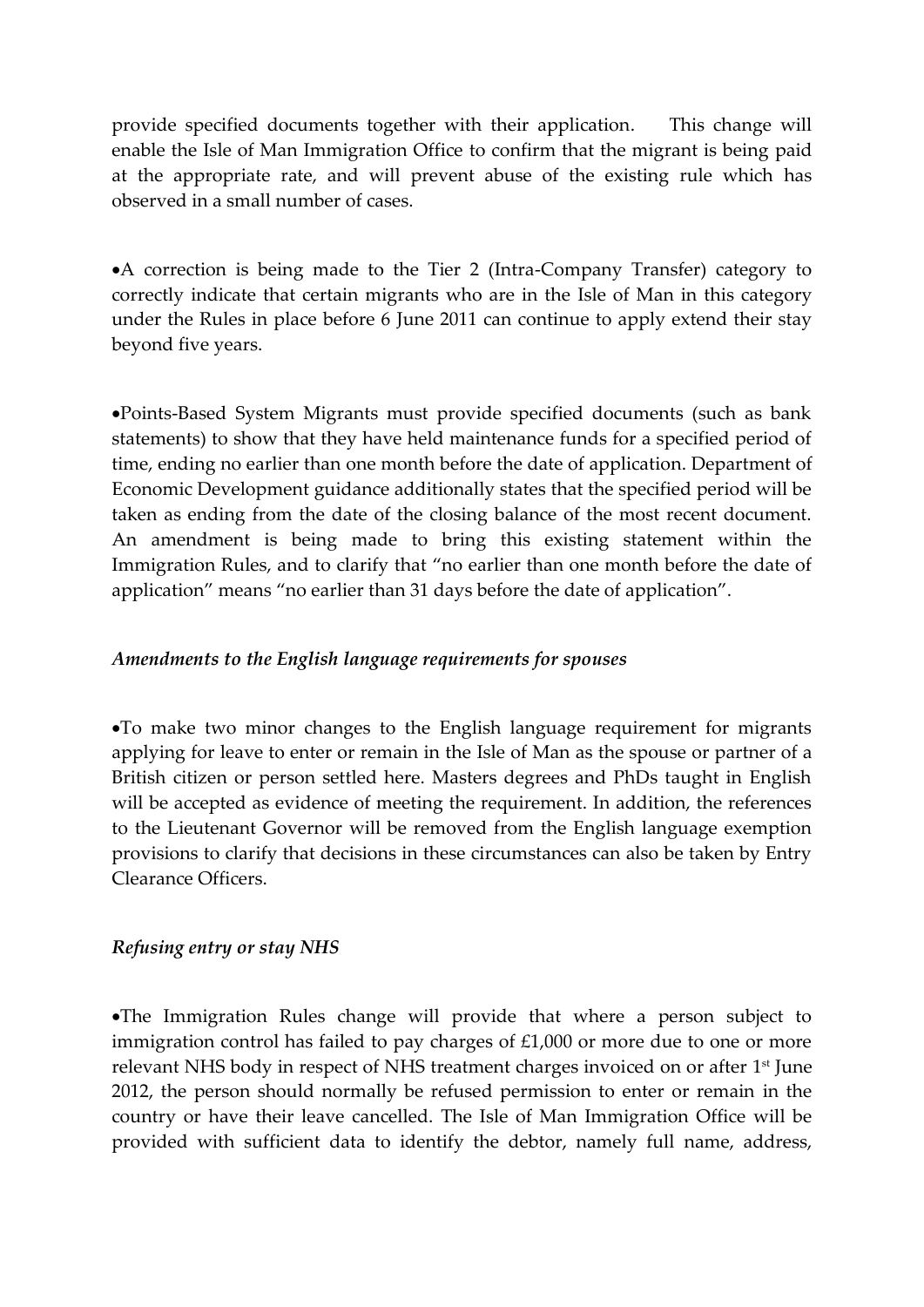nationality and date of birth, Medical data will not be provided. This Immigration Rules change is to:

• Deter overseas visitors from misusing the NHS by making it clear that the Isle of Man health services are not an international free for all;

• Encourage overseas visitors to meet their obligations to pay for the NHS services they use;

• Enable the Isle of Man Immigration Office to identify more effectively and take action against migrants with significant unpaid NHS charges; and

• Reassure the public that we are determined to operate fair and robust controls on migrants' access to public benefits and services.

### *Other amendments*

Previous Rule changes introduced a requirement for Tier 1 migrants to meet a points requirement as part of their application for Indefinite Leave to Remain. This was mistakenly omitted for Tier 1 (General) Migrants but has been inserted by these changes.

We are making some technical corrections to the provisions for spouses, civil partners, unmarried and same-sex partners. These corrections will put within the rules a concession which has already been operating to clarify rules on switching for an unmarried or same-sex partner already in the Isle of Man with leave to enter exceeding six months in another category. On 6 June 2011, minor changes to the Immigration Rules came into effect updating the spouse and civil partner category. In so doing, a section of the Rules was inadvertently changed. This proposed change will amend this section and reinsert this provision into the Rules.

We are making some minor changes to Rule 317(i) on applications for indefinite leave to enter or remain in the Isle of Man as a parent, grandparent or other dependent relative of a person present and settled in the Isle of Man. The changes respond to observations made by the Court of Appeal in the case of MB (Somalia) [2008] EWCA Civ 102. Divorced, separated and single parents/grandparents over the age of 65 will now be treated in the same way as widowed parents/grandparents when applying under the Rule. In addition, the Rule is being extended to include parents/grandparents travelling together who are under 65. Amending the wording of Rule 317(i) to incorporate these categories of person will improve the clarity and transparency of the Rule.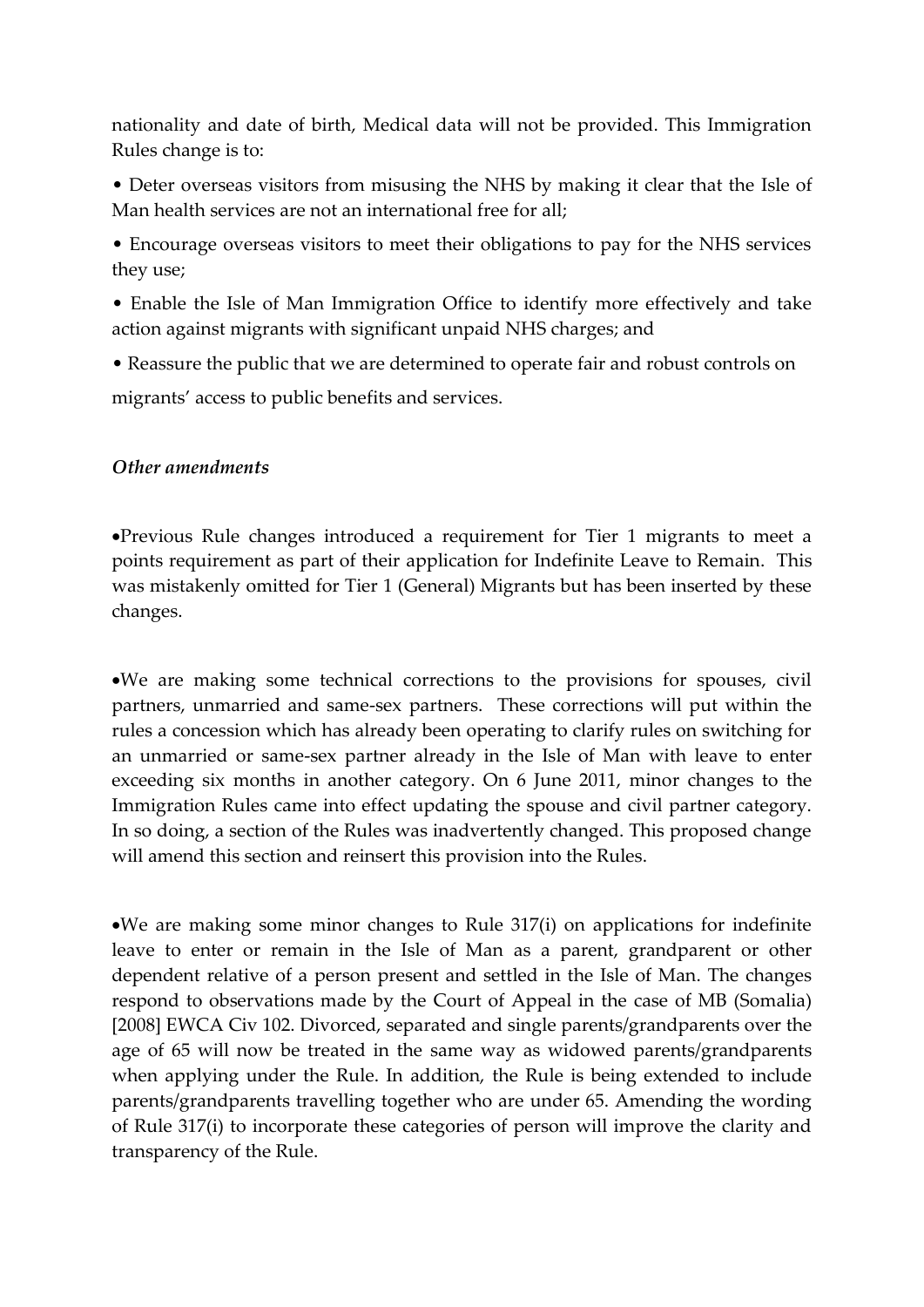Nationals from Turkey who hold diplomatic passports when travelling to the Isle of Man as a general visitor in accordance with paragraph 41 of the immigration rules will not require a visa. This change is being made following an assessment of the risk posed by specific categories of passport holders.

Nationals and citizens from South Sudan when travelling to the Isle of Man as a general visitor in accordance with paragraph 41 of the immigration rules will require a visa. This change is being made following the division of Sudan into two separate independent states on 9 July 2011.

Both the above changes are made to maintain parity in visa regimes between the UK and Isle of Man.

# *Deletion of Administrative Removal paragraphs (395A-F)*

Paragraphs 395A, 395B, 395D, 395E and 395F replicate provisions in primary legislation and are therefore not required in the Immigration Rules.

Paragraph 395C states that before making a removal decision under section 10

of the Immigration and Asylum Act 1999 the Lieutenant Governor must have regard to all relevant factors known to him. Where an application for leave to remain on a temporary basis in the Isle of Man is refused, the Isle of Man Immigration Office asks the migrant to leave the Isle of Man voluntarily and does not always at the same time make a removal decision. In recent judgments in the UK (Mirza [2011] EWCA Civ 159 and Sapkota [2011] EWCA Civ 1320), the Court of Appeal has found that a removal decision should normally be made following a refusal of leave to remain.

For the majority of migrants who have an application for leave to remain refused there are no additional factors relevant to the decision to remove and the Lieutenant Governor's view is that if there are reasons why a person should not be removed the onus should be on them to make the relevant application rather than require the Lieutenant Governor to have the responsibility of identifying and considering all factors known to him and identifying those which may be relevant. Paragraph 395C is therefore being deleted and the Isle of Man Immigration Office is changing its processes so that refusal and removal decisions can be made as required in the judgment of the Court of Appeal in Sapkota.